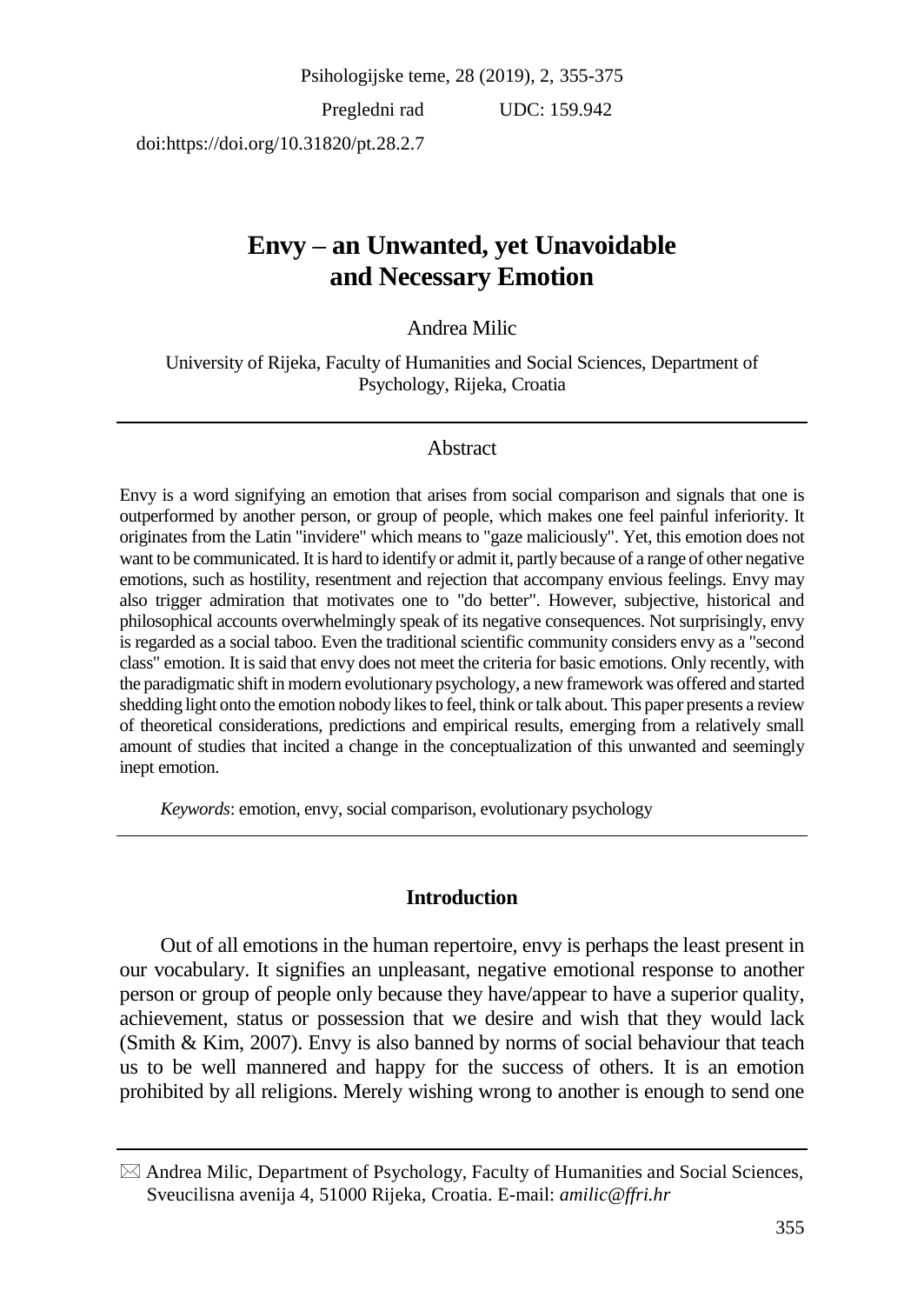straight to hell. Furthermore, out of the seven deadly sins<sup>1</sup>, it is only envy that is not fun under any circumstances (Epstein, 2003). Not surprisingly, this highly destabilising emotion is accompanied by a profound feeling of shame. We are notoriously disinclined to acknowledge it even to ourselves (Heikkinen, Latvala, & Isola, 2003). Therefore we tend to rationalize our episodes or states of envy by resentment against *"their lack of qualities"* or hostility against their *"abundance of pure luck"*. Shame that accompanies envy originates from at least three sources: the shame of feeling envy and its concomitant sense of inferiority and hostility, the shame of realizing that one is to blame for one's inferiority, and the shame of feeling shame (Smith, 2004).

However, like with every persistent and strong emotional experience, the topic of envy has found its prominent place in philosophy, literature and cinema that portray fictional or real characters driven and absorbed by envy. Biblical warnings through the story of Cain and Abel, Salieri's prototypical fixation on Mozart's talent depicted in Forman's movie "Amadeus", the green-faced Grinch who stole Christmas – all remind us that this emotion can easily overspill into tragedy. Overcome with envy, one is able to sacrifice one's own outcomes to diminish the envied person's relative advantage and experience malicious joy when the envied person suffers (Smith & Kim, 2007). Even the noble and dignified, the fortunate, famous and wealthy, are not safe from its influence.<sup>2</sup>

Envy is often confused with a range of other emotions, such as hostility, shame, longing (Parrot & Smith, 1993) that demonstrate its transmutational nature (Smith, 2004). However, empirical results (e.g., Van de Ven, Zeelenberg, & Pieters, 2009) point out that "pure" envy can be distilled from co-occurring emotions such as admiration and resentment and that one "combination" of emotions may result in benign, and the other in malicious envy.

The cunning nature and design of envy transpires in the semantic field too. MSOffice Word Thesaurus offers synonyms such as: jealousy, greed, bitterness, resentment, spite and desire, although empirical data confirms that all of these emotions have their own specific purpose, as well as distinctive behavioural and biological signatures and should not be confused*.* Envy is mostly used interchangeably with jealousy or greed but it takes one person for greed, two for envy and three for jealousy. Longing and desire are predecessors of both greed and envy. However, when feeling envy, people feel miserable because they compare their own situation to that of others who are better off, while for greed it is enough to compare

 $\overline{\phantom{a}}$ 

<sup>&</sup>lt;sup>1</sup> Pride, greed, lust, envy, gluttony, wrath, sloth.

<sup>&</sup>lt;sup>2</sup> E.g., Episode 8/Season II of "The Queen" by Stephen Frears portraying the story of a dinner hosted in 1961 for Jackie and JFK by Queen Elisabeth. According to the anecdotal evidence, Queen Elisabeth felt upstaged by Jackie and engaged in the passive-aggressive catfight. However, this competition with Jackie motivated her to "act out of character" too. During her travel to Ghana, she impressed PM Nkrumah by "forgetting" the protocol and winning popular support.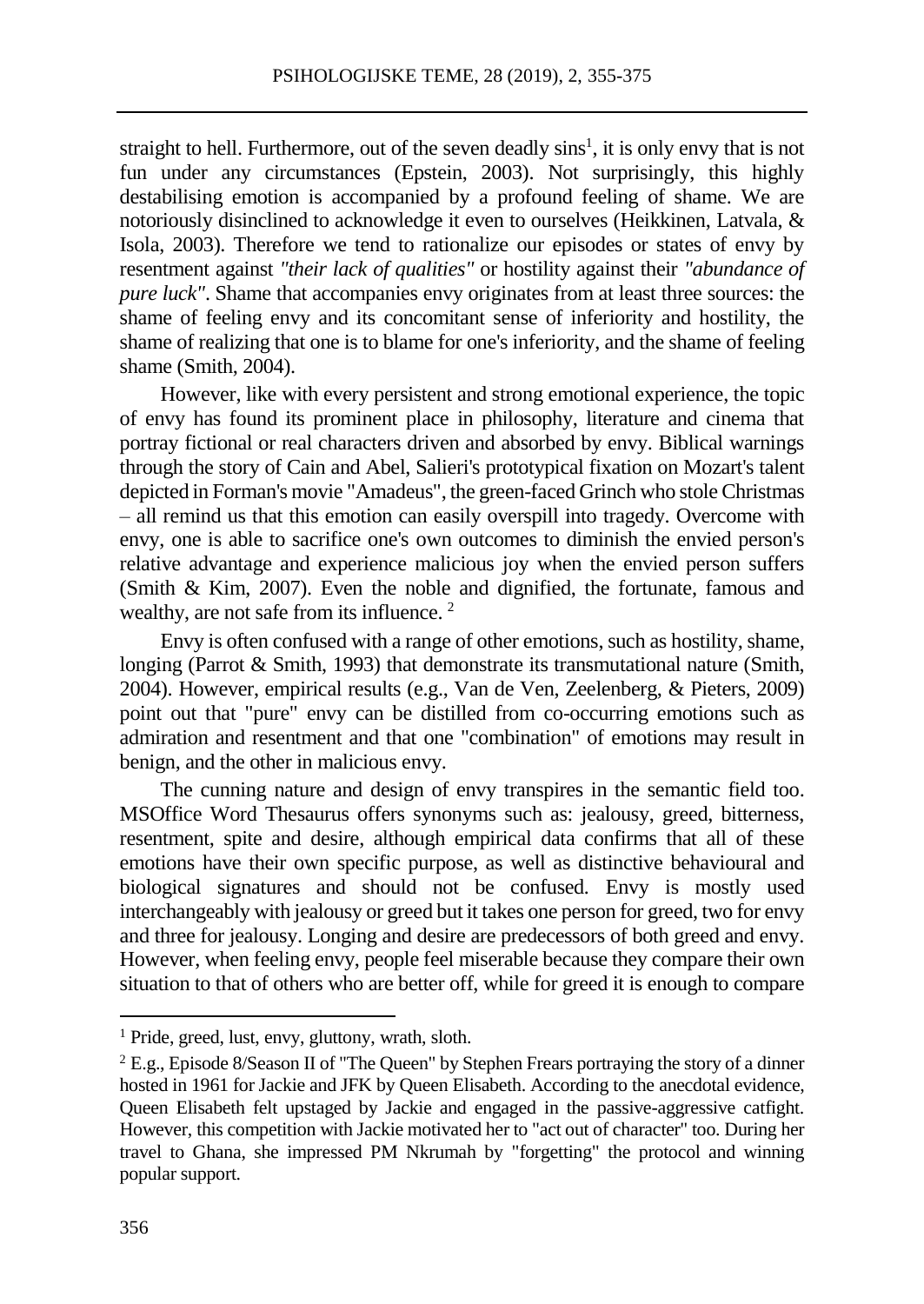one's own situation to an imaginary situation of having more (Seuntjes, Van de Ven, Zeelenberg, & Breugelmans, 2015). Likewise, both envy and jealousy motivate people to undermine rivals, but envy is fuelled by disadvantages against someone who is perceived to have the desired advantages, while jealousy signals the need to ward off threats to valued relationships (Buss, 2013; DelPriore, Hill, & Buss, 2012). Furthermore, envy and jealousy often co-occur; we may envy the rival in a "love triangle" which could increase our jealousy (Smith & Kim, 2007).

In some languages there exist two words in order to verbalise the experience of envy. <sup>3</sup> One word implies positive, benign or constructive envy that feels like admiration. Another implies negative, malicious, destructive envy that feels like hostility with its extreme in "schadenfreude", a German word signifying a pleasure obtained from witnessing another person's misfortune (Van Dijk, Ouwerkerk, Goslinga, Nieweg, & Galluci, 2006). These two qualitatively different experiences of envy exist even in cultures where only one word represents both types of envy (e,g. see Gershman, 2014). Moreover, while the word jealousy is often used to indicate envy (saying "I am jealous", meaning "I am envious"), it never occurs that the word envy is used to indicate jealousy (saying "I am envious", meaning "I am jealous") (Van de Ven et al., 2009). More recently, Falcon (2015) examined the taxometric properties of envy to examine its latent structure and establish whether the construct can be best defined as categorical or purely dimensional. The study supported the claim that benign envy exists too and that it is distinct from malicious envy.

In addition to its linguistic disguises, there seemed to be not only social but academic prohibition of the concept of envy in place. Schoeck (1969) noted that envy has been repressed by the scholastic community, veiled under misleading titles, or conceptualised narrowly. He referred to the framework of psychoanalytical approaches that focused on unconscious objects of envy 40 years later, Smith and Kim (2007) arrived at similar conclusions: many psychologists have found psychoanalytic focus on envy too narrow to start understanding envy. They noted the same discrepancy: a powerful influence of envy in social interactions and, on the other hand, early stages of psychological research on envy*.*

Envy has been observed as emerging at about two years of age when mental development enables better comprehension of social interactions and allows for comparison with others. It is hypothesised to be a social, complex, self-conscious emotion (e.g. see Niedenthal & Ric, 2017). Viewing both pleasant and unpleasant emotions as functional responses to our environment has been commonly accepted by mainstream scientific contributions, from appraisal theories (e.g., Lazarus, 1991) to psychological constructionism (e.g., Lindquist, 2013). However, little consistency

 $\overline{\phantom{a}}$ 

<sup>&</sup>lt;sup>3</sup> E.g. Benijden and Afgunst in Dutch, Zaz Doršć and Zavišć in Polish, Zavist i Jal in Croatian (whereby Zavist may be both benign and malicious, and Jal, rarely in use, stands for malicious only).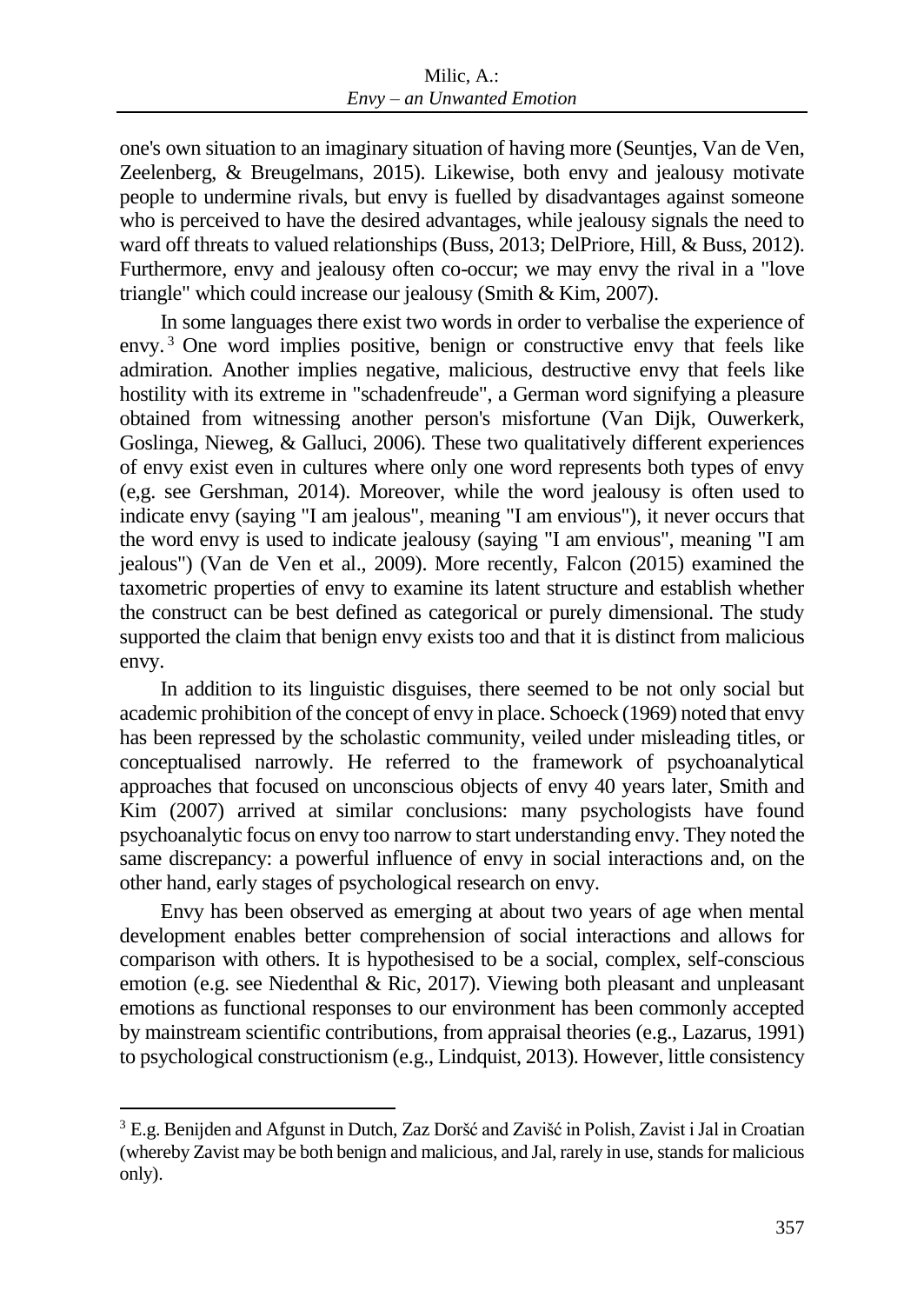has been found in the functional logic of envy. It seems to make no sense at all and may only cause damage, just like an inflamed appendix, a rudimentary "left-over" organ in our evolved bodies.

The overdue breakthrough in understanding this unwanted emotion came about with the evolutionary psychology approach that started deciphering a number of previous, somewhat confusing or counter-intuitive empirical findings regarding human behaviour (e.g. see Confer et al., 2010). Following the proposition that evolution is relevant in every single instance of human behaviour although we may not be aware of it; all psychological mechanisms, including seemingly "useless" emotions, are adaptive, evolved responses to statistically recurrent problems in the competitive arena of natural or sexual selection (Buss, 2005). Focusing on domain specificity, frequency, functionality, and the biological basis of emotions (e.g. see Larsen & Buss, 2010), researchers have categorized anger, disgust, fear, happiness, sadness, surprise and contempt into the group of basic emotions. According to the traditional evolutionary psychology criteria, emotions are considered as basic if present in other species, each of them solves a specific subset of adaptive problems, and all of them have distinctive and universal facial signals (Ekman, 1992). As we shall see, envy is hypothesised to have evolved due to the necessity of managing social relationships. Its covert nature and lacking of a distinct facial expression expelled it from the category of basic emotions.

A new window with a landscape view on this insufficiently researched emotion opened with a paradigm shift within the evolutionary psychology approach. Al-Shawaf, Conroy-Beam, Asao, & Buss (2016) claim that a whole class of emotions have evolved as a result of adaptive problems related to reproductive success, and not necessary survival. For this reason, they had not received deserved attention. However, Alcook's and Dawkin's research (as cited in Al-Shawaf et al., 2016) points out that adaptations promoting an organism's survival at a disadvantage to its overall reproductive success are entirely absent in the behaviours of living species. Taking into account the evolutionary challenges of the contemporary world, Buss (2013) recalibrated criteria for defining basic emotions. Emotions are conceptualised as the finest superordinate programs that compute, adjust and coordinate a number of subprograms, from cognitive to physiological, while solving problems with evolutionary important implications (Cosmides & Tooby, 2000). With such a paradigmatic shift, emotions that lack distinctive communication signals, are unique to humans and have evolved to solve a broader range of adaptive problems, have finally started earning academic attention. Consequently, Buss (2013) argues that sexual jealousy is also a basic and essential emotion, although it is unlikely to solve problems of survival. What follows is a review of theoretical considerations, predictions and empirical results, emerging from a relatively small amount of studies that incited a change in the conceptualization of this unpleasant, often harmful and seemingly inept emotion.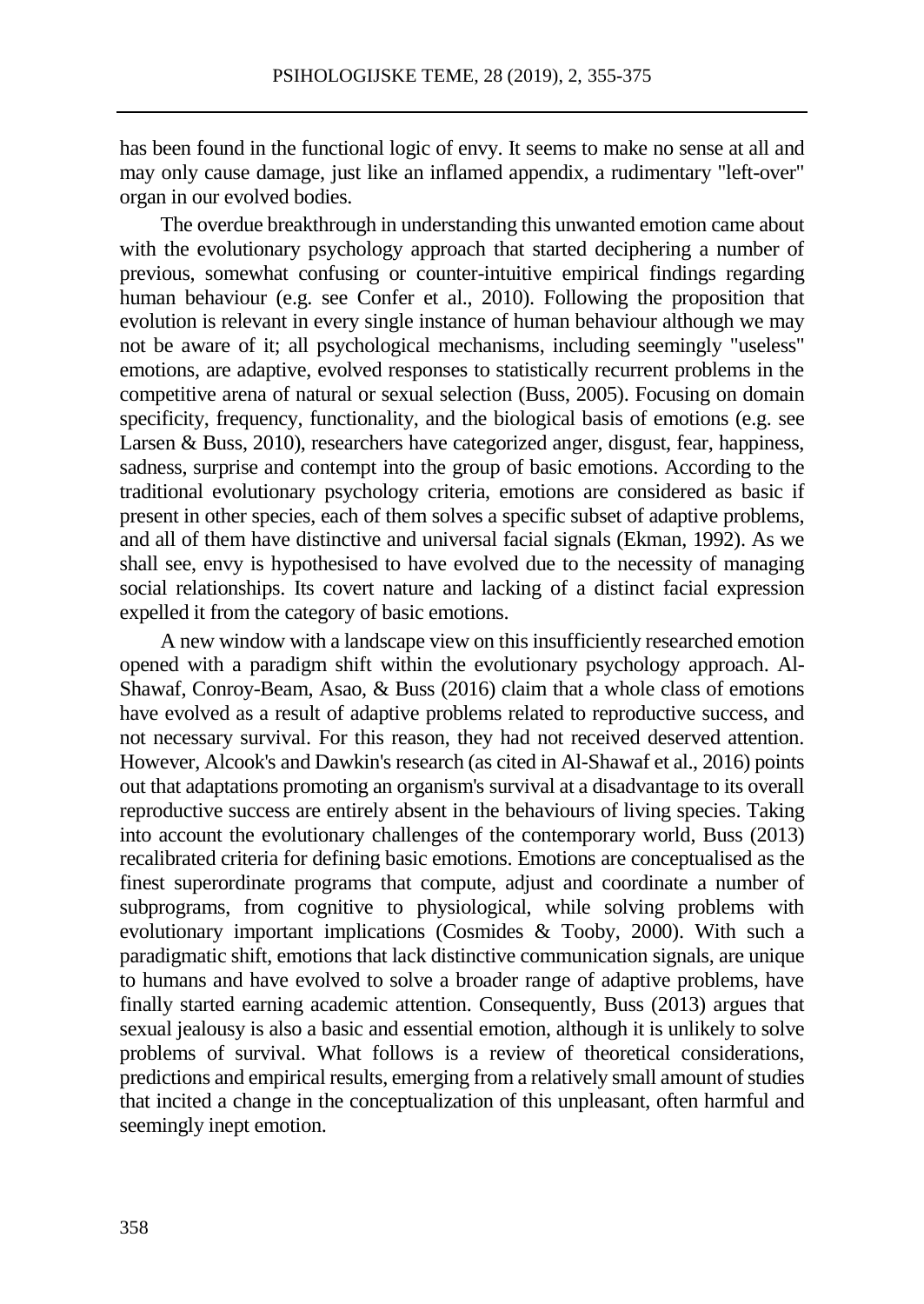#### **Causes, Function and Behavioural Manifestations of Envy**

Envy arises when we compare ourselves unfavourably with others (Smith  $\&$ Kim, 2007) and is hypothesized to signal an important strategic interference (Buss, 1989b) in the on-going social competition over resources. It indicates that we are outperformed by someone who has acquired a desired status, attracted mates or has a possession we want. From early human settlements to the contemporary and global social arena, social comparison has been the most important mechanism to assess where we stand in pursuit of self-important goals. It is an adaptive mechanism, providing information and motivation. However, the feelings that follow can be poisonous (Fiske, 2010). In other words, there is a basic discrepancy between using social comparisons to assess our abilities and using them to maintain an ego enhancing sense of superiority (Smith, 2004). Consequently, schadenfreude may be justifiable for the one experiencing such a socially shameful emotion, because rather than admitting to inferiority, it may satisfy people's concern for a positive self-view and a sense of self-worth (Van Dijk, Ouwerkerk, Wesseling, & Koningsbruggen, 2011). Therefore, submission, ambition, but also destruction may surface as behavioural responses (Hill & Buss, 2008). In the environments that generate highly competitive (e.g. see Vidaillet, 2008), or contradicting demands, two basic strategies seem most adaptable: make myself more attractive or make rivals less attractive (Hill & Buss, 2008). Research suggests that hostile behavioural manifestations prevail; from dislike to even giving up one's highest outcome only to damage at least the reputation of the envied one (Smith & Kim, 2007). Envy has been found to be frequently connected with the perception of fairness and justice (Johar, 2011), and appraisal patterns of deservingness and control (Van de Ven, Zeelenberg, & Pieters 2012). People feel more envious hostility toward another individual when they judge the situation that exposed their inferiority as unfair. The more a situation is appraised as undeserved, the more malicious envy will be experienced. However, when the situation is experienced as deserved and controllable, benign envy may be manifested.

The purpose of envy, seen through the glasses of evolutionary logic, becomes more obvious when focusing on its social triggers. Research indicates that envy is directed towards those similar to us in the desired, self-defining domain (e.g. see Smith & Kim, 2007). Since we perform social comparisons frequently, there is a need to have them done in a quick and efficient manner, with the use of "routine standards" such as close friends (Rütter & Mussweiler, 2005). Applying an admittedly farfetched, yet indicative "thought experiment", Ramachandran and Jalal (2017) asked participants in their study whether they feel more envious of Bill Gates or of their neighbour that is slightly better off. Contrary to common sense, participants of the study were not interested in the absolute values. They were more envious of the status of their neighbours, even if slightly better off, than that of Bill Gates. Given the nature of evolutionary process, the rule "always do the best you can" does not specify at what point we can relax (Hill & Buss, 2006) and leaves us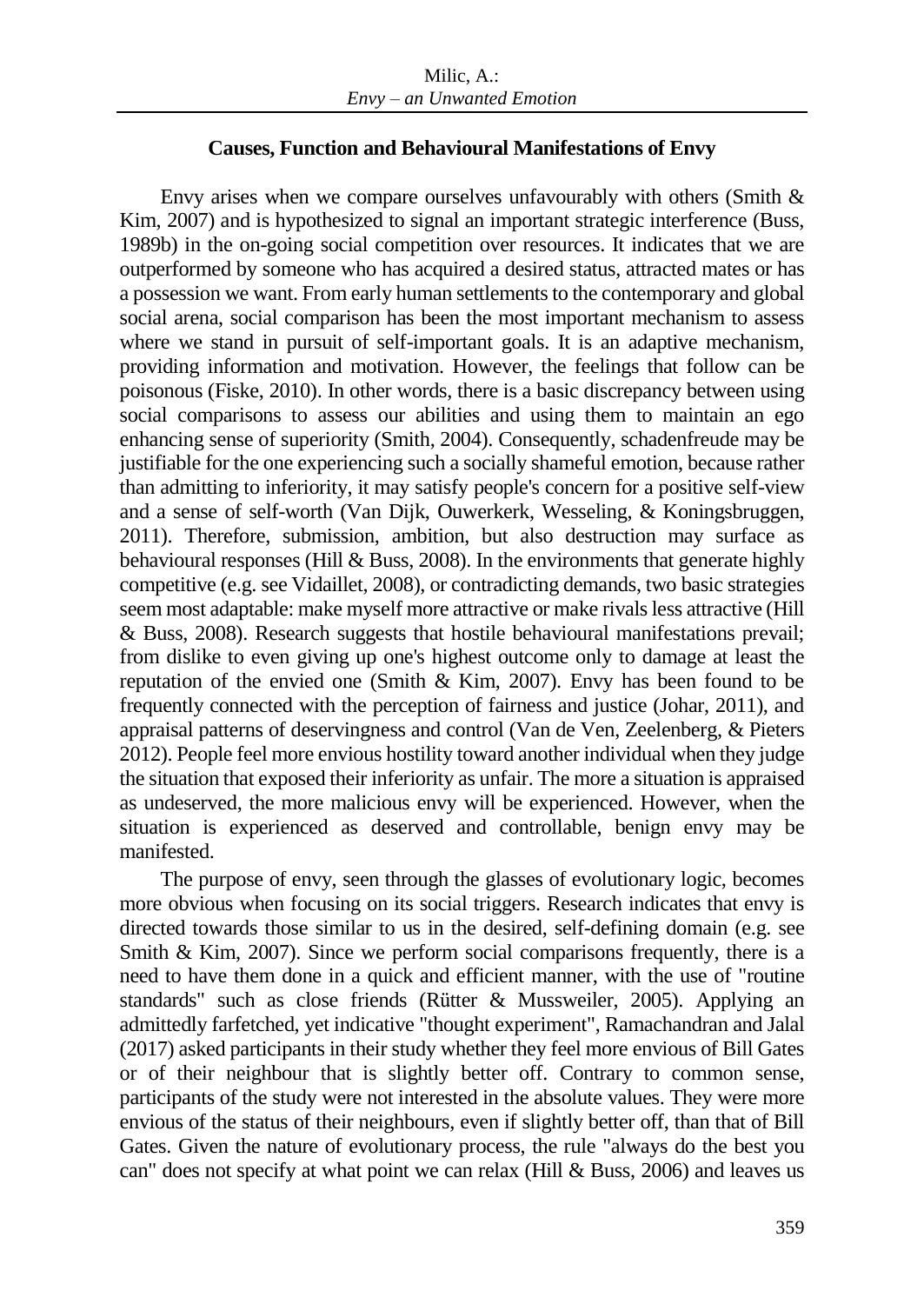with an even bigger problem of having to waste all of our resources or admitting that we don't have many at our disposal after all. Therefore, a specific cognitive adaptation in the form of positional bias needs to be adopted so that success is judged in domains that affect fitness in terms of standing relative to one's reference group, our neighbourhood, our work group, perhaps even our family. This evolutionary driven logic works especially when related to important goals (Lazarus, 1991). Results of Salovey and Rodin's (1991) survey of 6482 randomly selected readers of a national magazine indicate the importance of domain as a prerequisite to experience envy. This group of participants rated their popularity among friends, physical attractiveness, wealth and possessions as domains of their higher interest while fame was rated as less important. Results of the subsequent questionnaire in which they registered instances of experiencing envy demonstrated a higher positive correlation with the specified domains of interest. Researchers examining social comparison mechanisms identified another ingredient necessary to trigger envious feelings. We envy similar others who enjoy an advantage in a domain related to our self-worth and when the perception of control over circumstances is low (Testa & Major, 1990; Van de Ven et al., 2012). However, it is important to note a general principle characterizing various social emotions: we may not envy advantages of the envied because they are personally important to us but merely because they have high societal value (Lange, Blatz, & Crusius, 2017).

Should our behaviour be guided by evolutionary logic, the closer we get to the critical aspects of evolutionary fitness and reproductive problems, the more we should be prone to experience episodes of envy (Hill & Buss, 2006). Consequently, envy will need to demonstrate sex differentiation in domains where the sexes have faced qualitatively different but recurrent adaptive problems. This prediction has already been empirically confirmed considering previously puzzling sex differences in experiencing jealousy and aggressiveness (e.g., Buss & Shackelford, 1997; Campbell, 2011). Examining sex-differentiated positional bias, Hill and Buss (2006) collected data that confirmed evolutionary perspective predictions on gender differences in envy as well. The target of men's and women's envy will be individuals with whom they are in direct resource competition (friends, siblings, co-workers) and more often they will be the same-sexed targets. However, women, in a greater degree than men, prefer a scenario in which they are more attractive than their same-sexed peers and less attractive in absolute terms. Therefore, in the domain of attractiveness, women will be compelled to apply a stronger positional bias. Women will feel more envious than men when their same-sexed friend receives an expensive gift from her romantic partner. Men will envy their peers that have more sexual experience than themselves. Subsequent research confirmed predictions that sex differences in envious responses will be consistent with research on mate preferences from the evolutionary perspective. Same predictable domains will guide these preferences (DelPriore et al., 2012; Hill, DelPriore, & Vaughan, 2011). Men will feel more envious towards those rivals that are better off for their ability to acquire resources, while women will target youth and physical attractiveness (Buss, 1989a). Gender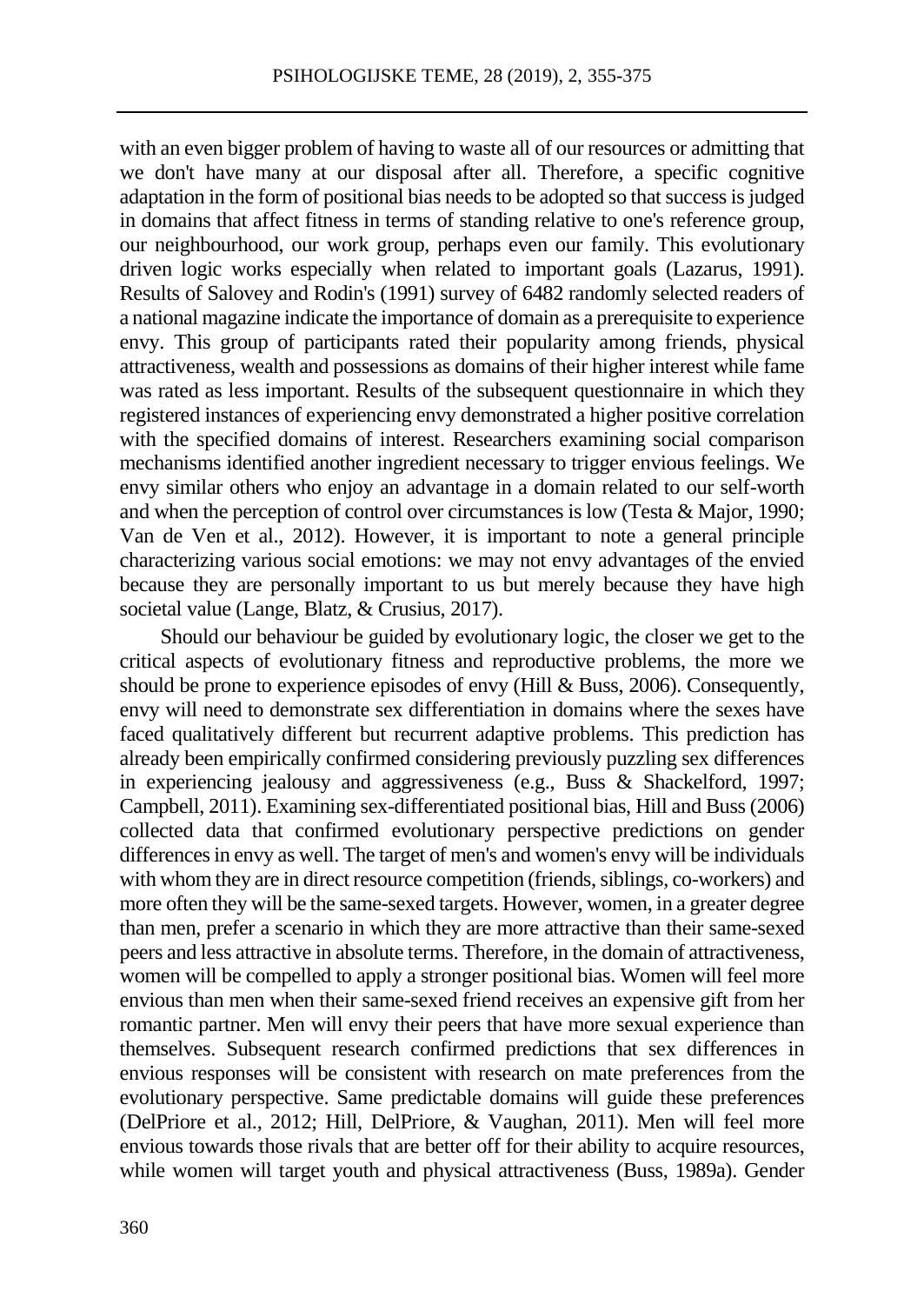effect was also found in Wobker and Kenning's (2013) experimental study of drivers and outcome of envy in an economic group game. The game was set up in a way that participants were free to choose their strategy while playing the game. In that, what may have worked as an individual's best strategy (personal quest for money/rank/status) was destructive in a group setting. Women took chances to reduce the accumulated wealth of the other players more often than men. However, men were keen on damaging the other players to a higher extent than women. The results are concordant with the prediction that men would be more affected by statusoriented emotions because such behavioural adaptation enhances their evolutionary fitness to collect resources (Hill & Buss, 2006). Furthermore, studies indicate that envy will more likely turn to schadenfreude when the target of social comparison is of the same gender (van Dijk et al., 2006).

In order to understand why and how envy turns benign or malicious, Lange, Blatz, and Crusius (2017) propose to focus on the different pathways of attainment of the desired status. In "prestige-based" hierarchies, status is based on merit and fairness. Thus, the evolutionary sound behavioural strategy would be to turn the bitter bites of envy into a benign motivation to gain respect by sharing skills, and "passing on" the traits of agreeableness and emotional stability. In "dominance-based" hierarchies, status is based on the outcome of the zero-sum conflict. In such environments, it would be adaptive to develop a chronic dominance strategy fuelled by malicious envy in order to be able to intimidate others and foster subordinates' deference.

The above theoretical and empirical considerations added to the growing debate on whether there is such a construct as the typical envious personality type. In other words, would some people be more susceptible to envy and what in their psychological set-up would make them more prone to envy than others?

# **Personal Tendency to Envy and How to Measure It**

The evolutionary perspective considers individual differences and variability in personality traits important features of our species that allow us to compete for differential evolutionary relevant outcomes. If selection pressures vary over time or space, as some of them do, then selection can favour different levels of a personality trait in these environments (Buss, 2009). This fitness-relevant diversity (specific abilities, behavioural tendencies, body type, etc.) has a heritable component and it is relatively stable over time. Therefore envy, just as any other emotion, may be considered as an episode/specific, a mood and state/general and as a personal tendency/dispositional (Duffy, Scott, Shaw, Tepper, & Aquino, 2012). Individual tendency, i.e. one's typical behaviour triggered by upward status comparisons may also depend on other behavioural inclinations; e.g. towards inequity aversion, justice sensitivity and achievement motivation (Lange, Blatz, & Crusius, 2017).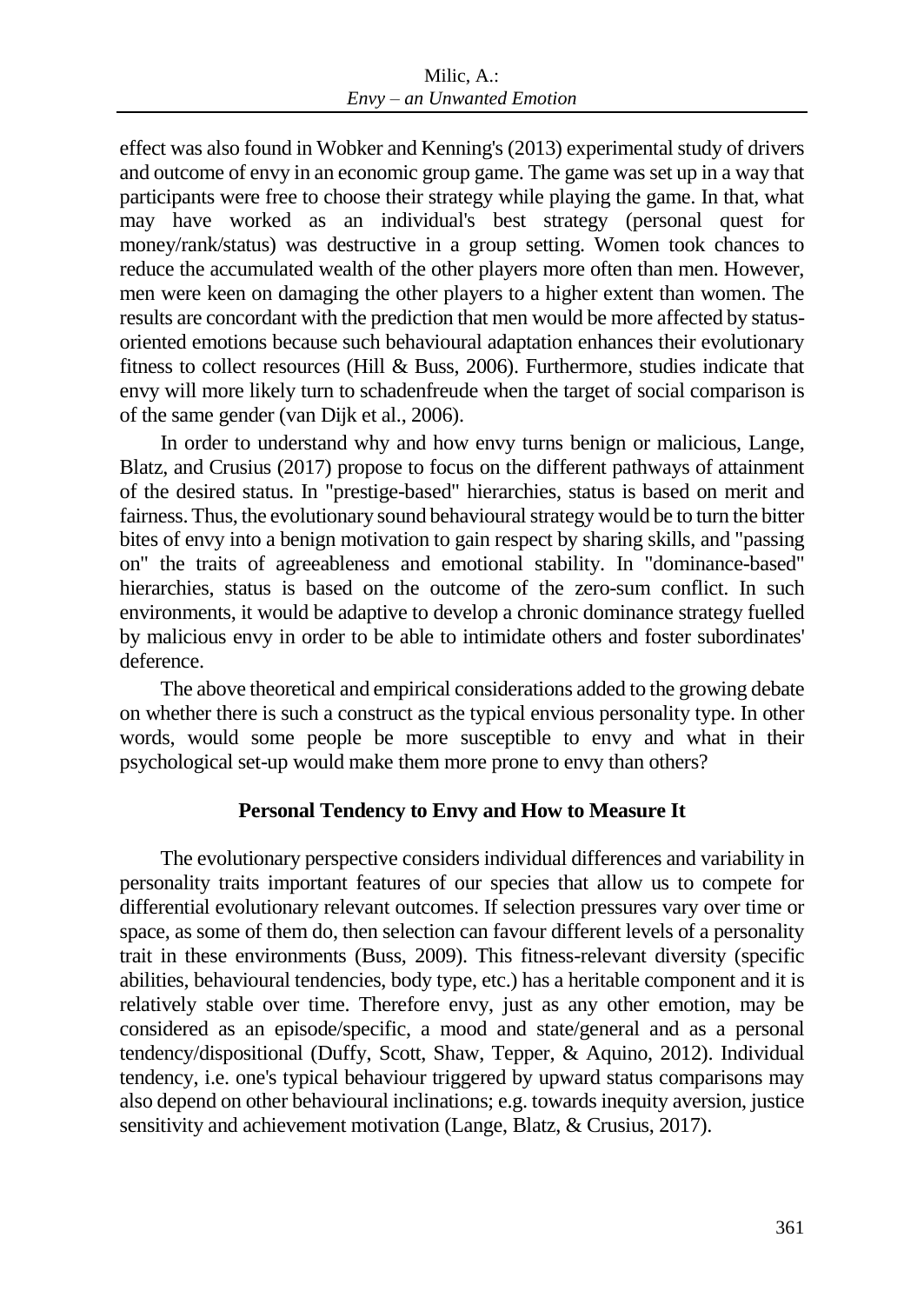Smith, Parrott, Diener, Hoyle, & Kim (1999) developed the 8-item, selfreported instrument: the Dispositional Envy Scale (DES) that is, amongst a few other scales, used more widely. The scale consists of items measuring a sense of inferiority and frustration (the facets of benign and malicious envy), ill will, and perceptions of injustice (indicative of malicious envy). DES has been found to show good internal consistency with  $\alpha = .83 - .86$ , and re-test reliability over a two-week period,  $r = .80$ (Smith et al., 1999). Application of the Brazilian-Portuguese (Milfont & Gouveia, 2009) and Argentinian (Mola, Saavedra, & Reyna, 2014) versions of the DES confirmed its good psychometric properties. The scale does not discriminate between two types of envy.

Following findings on two qualitatively different forms of episodic envy, and using the newly developed Benign and Malicious Envy Scale (BeMaS), Lange and Crusius (2015a) demonstrated two independent dimensions of dispositional envy that are related to distinct behavioural consequences. The Dispositional Benign Envy subscale ( $\alpha = .85$ ) and the Dispositional Malicious Envy subscale ( $\alpha = .89$ ) showed internal consistency and were not correlated,  $r(365) = .01$ ,  $p = .89$ . The DES showed no significant relation with the Dispositional Benign Envy subscale  $r(365) = .04$ , *p*  $= .46$ , but was significantly correlated with the Dispositional Malicious Envy subscale,  $r(365) = .65$ ,  $p < .001$ ). In a set of four studies, and as measured by BeMaS, benign envy predicted and confirmed faster race performance of marathon runners mediated via higher goal setting. Dispositional malicious envy predicted and confirmed race goal disengagement. In the words of BeMaS authors, translated versions of the BeMaS may be an interesting means to test motivational dynamics and cultural differences of dispositional benign and malicious envy.

The existing scales, although through limited use, indicated particular relationships with a number of psychological constructs (see Lange, Blatz, & Crusins, 2017). Those with a tendency to envy are more likely to be neurotic, disagreeable, insecure, hostile (Smith et al., 1999), ungrateful (McCullough, Emmons, & Tsang, 2002) and greedy (Seutjens et al., 2015). Furthermore, vulnerable narcissism fuels dispositional envy and the envious suffer from a chronic feeling of inadequacy and low self-esteem (Krizan & Johar, 2012). However, it must be noted that researchers' choices of scales and conceptual perspectives differ; from measuring general trait envy to measuring specific (benign or malicious) outcomes of emotiongenerative processes. This makes it harder to disentangle individual differences between envy-specific experiences and other related psychological constructs.

Given the importance of domain in experiencing envy, Rentzsch and Gross (2015) developed a Domain-Specific Envy Scale (DSES) that showed good psychometric properties when tested on a German-speaking sample and crossvalidated with an English-speaking sample. The scale significantly positively related to the DES that measures general tendency without differentiating between benign and malicious envy and it was used to confirm a strong positive correlation of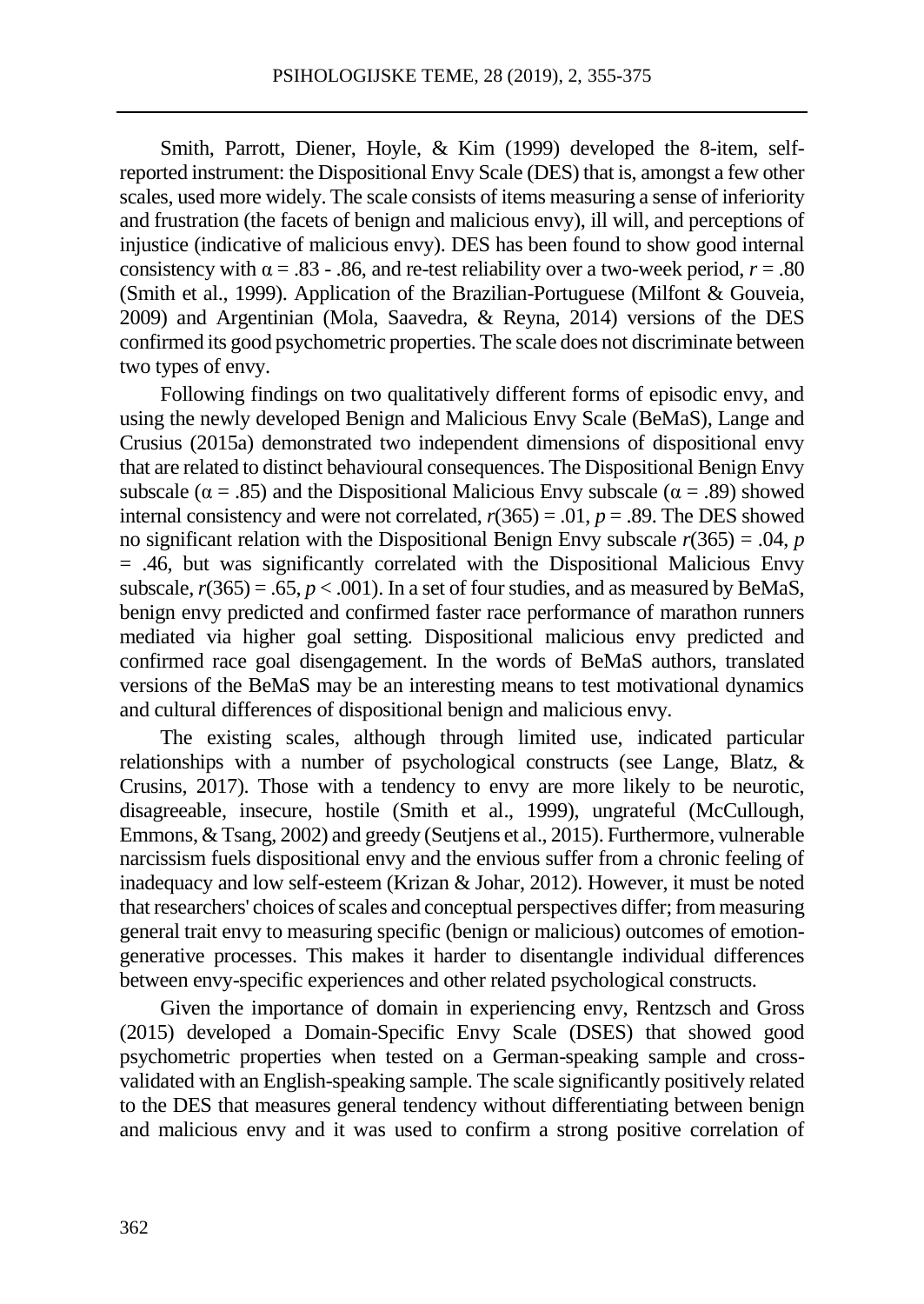dispositional envy and lower self-esteem. When re-used three months later, the relationship remained stable.

A relationship of certain health risks and different personality traits has been already established by researchers, in so far that a general framework for personalityhealth research has been proposed (e.g. see Kardum & Hudek-Knežević, 2002). Initial data sets resulting from the application of the few available dispositional envy scales indicate a negative correlation of envy with well-being measures such as life satisfaction, vitality and subjective happiness (Milfont & Gouveia, 2009; Mola et al., 2014). A more recent quasi-experimental online study (Appel, Crusius, & Gerlach, 2015) not only confirmed a positive relationship between depressiveness, lowesteem and envy but provided insights into how depression may intensify envy, specifically when one is facing high and frequent comparison standards on social virtual platforms, such as Facebook.

Finally, a novel study of neural signatures of dispositional envy, perhaps the first of its kind (Xiang et al., 2017), revealed a positive correlation of dispositional envy with grey matter volume in the left dorsolateral prefrontal cortex and superior temporal gyrus. The study offered neurological evidence of the mediating role of emotional intelligence on experiencing and exhibiting envy pointing out how individuals with higher emotional intelligence, and increased ability for emotional regulation, exhibit less envy.

## **Implications of Envy**

In the last decade, researchers started addressing the apparent imbalance between theoretical and empirical considerations of individual, interpersonal and social implications of envy, although focusing mostly on the envious, rather than on the envied.

Hard evidence, enabled by the fMRI technology, already documented neural mechanisms of envy and its "rewarding" reaction, schadenfreude (e.g. Takahashi et al., 2009). Envy is processed in the medial prefrontal cortex and anterior cingulate cortex, parts of the brain known to integrate emotion and cognition. Hill et al. (2011) also provided initial experimental evidence that envy has not only an affective, but a prominent cognitive component with a functional task. Emotional distress created by envy prompts the envious to employ a set of cognitive/goal oriented strategies: temporarily filter out information that is less relevant to the problem, retrieve a storage of relevant information from memory, focus attention on the source of strategic interference and finally motivate action to prevent future interference (Buss, 1989b). The results indicated that the experience of envy enables people to better focus on information about social targets and enhances memory and ability to correctly recall key data. However, "under the spell of envy" we are also less able or willing to invest efforts in another, unrelated domain. No matter the, admittedly, limited research design (e.g. it was not sex-differentiated), it opened venues for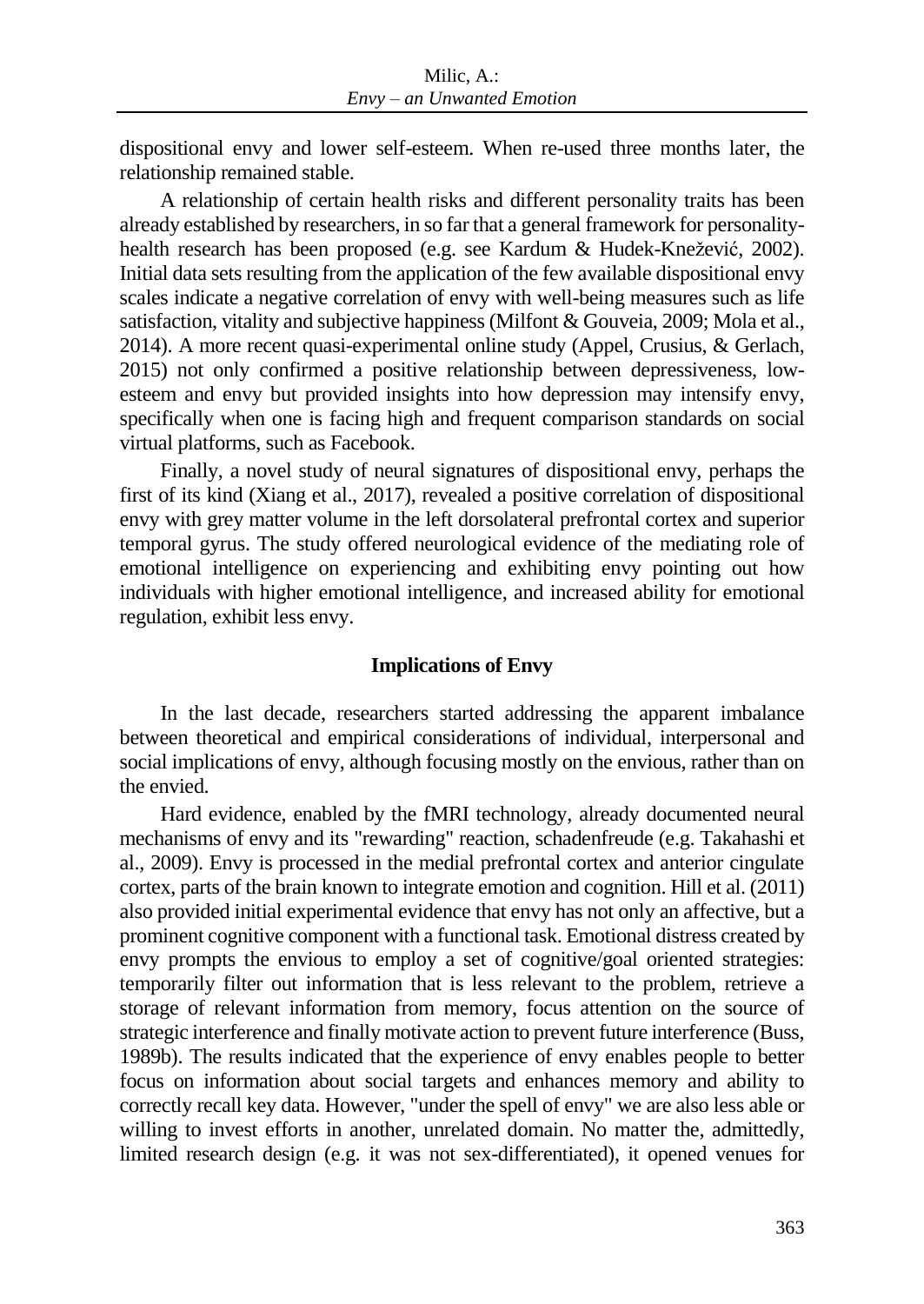further explorations on what other tasks, other than cognitive, envy is likely to coordinate or inhibit.

When we hungrily watch a friend eating pizza, would we envy them more if the pizza was already sliced? Should the evolutionary account be accurate, the intensity of envy would indeed increase with the perceived divisibility of resources and higher expectations of sharing. In other words, we would envy more if the friend's pizza were sliced up (easily divisible) no matter the equal total size of pizza and/or if our friend appears to have no intention of sharing it (whether sliced or not). Three experiments designed by Inoue, Hoogland, Takehashi, & Murata (2015) confirmed this prediction and offered novel insights into the adaptive function of envy. If "pizza owners" realize that the disadvantaged person is envious, they may be prompted to share in order to avoid the potential negative consequences of being envied. Showing willingness to share resources gives less reason for envy to endure, unless risking to appear ungrateful. While focusing on general envy without dividing it into benign and malicious, the authors rightfully argue that their findings may demonstrate a reason why envy has evolved. Given the variability in the willingness to share resources, envy signifies an adaptive attempt to maximize one's relative share of resources any way possible. Inoue et al. (2015) concluded that while most people believe that envy breeds hatred and should be discouraged, it may ultimately lead to receiving valuable resources and, to an extent, be a necessary evil.

Another study that has examined the relationship between individual differences in social comparisons and destructive emotions and behaviours, ascertained that people who make frequent social comparisons, experienced envy more frequently, and were more likely to lie, blame others and to have unmet cravings (White, Langer*,* Yariv, & Welch*,* 2006). Duffy et al. (2012) studied workrelated consequences of envy in a university hospital where employees and students were assessed by a series of instruments adapted to the team context. Researchers tested whether envy will be a reliable predictor of social undermining. The first study confirmed the prediction that when employees have low social identification with co-workers, the mediated effect of envy on social undermining through moral disengagement will be stronger. The second study demonstrated that the indirect effect of envy on social undermining through moral disengagement is stronger in teams with low team identification and high team undermining norms. Duffy et al. (2012) do not negate that social identification with the closer and more similar ones generates envy, as found by researchers previously. However, the behavioural responses are further shaped by moral disengagement. Without distancing from the otherwise highly socially identifiable target, social undermining would not be easy to perform. Smith and Kim (2007) found a strong positive correlation between prejudice and envy, which may be another strategy of distancing from the target. When examining antecedent emotions for schadenfreude, Hareli and Wiener (2002) provided evidence that other emotions, independent of envy, may give rise to experiencing schadenfreude. Yet, given that envy and pride often co-occur (Lange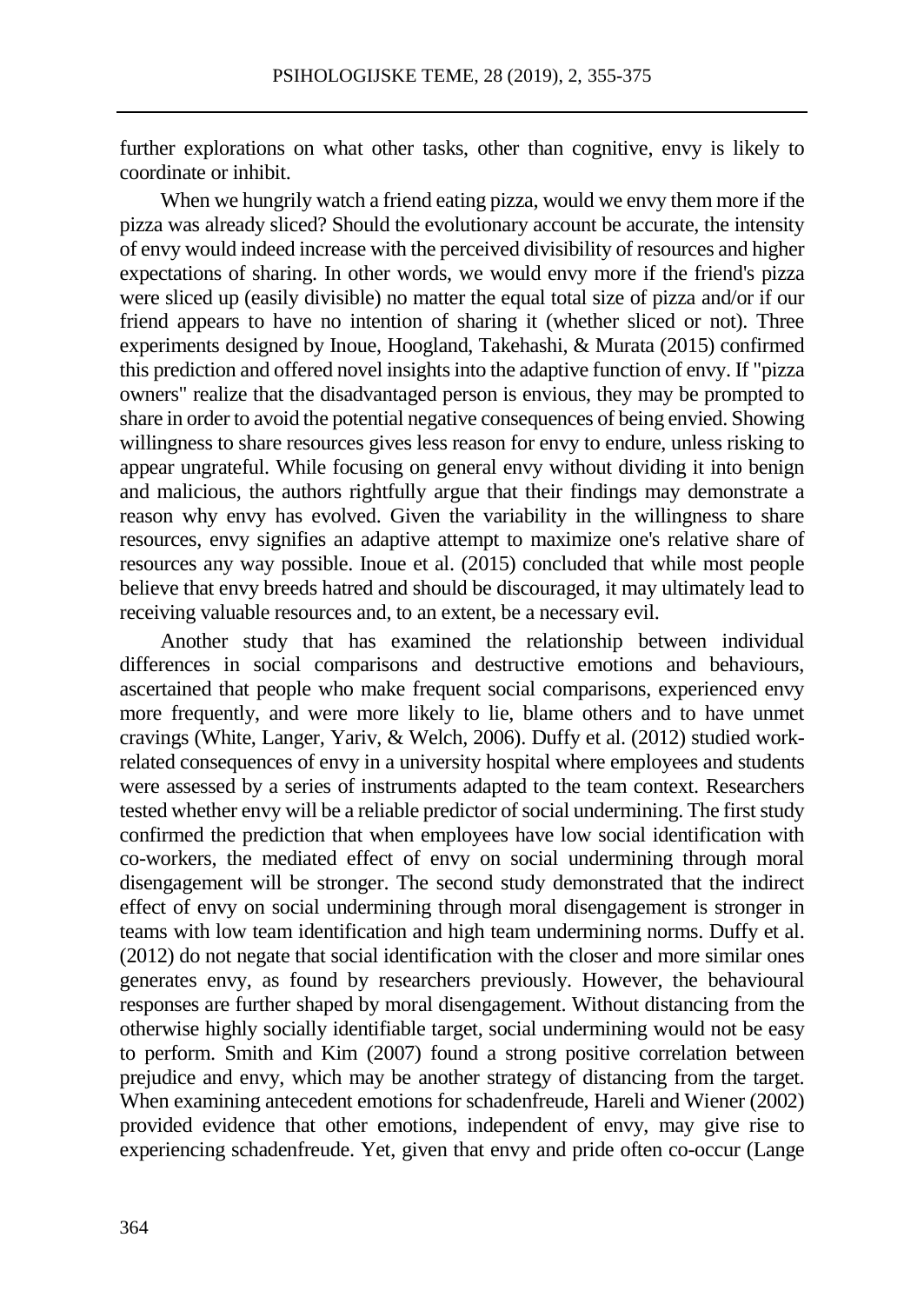& Crusius, 2015b), it is conceivable that rather than admitting one's own inferiority, it may be easier to mask envious feelings with dislike and anger against a target, and thus, justify schadenfreude.

Although organizational settings proclaim high standards of politeness, researchers have found that envy causes social loathing and withdrawal behaviours (Duffy & Shaw, 2000). In that, high performers are more likely to be targets of victimization (Kim & Glomb, 2014). Starting from first systematic studies of envy in the group settings (Vecchio, 1995, 1999), results indicate that envy triggers behavioural responses such as sabotaging the rival's work, back-stabbing and harassment.

However, some adaptive correlates of benign envy have also been identified, such as tendency to set personal standards (Rentzsch & Gross, 2015) and an increase of creativity (Ierides, 2014). Therefore more research is needed to explore how the overwhelmingly negative effects can be mitigated.

Effects of envy, as predicted by evolutionary logic, have been found across industries and in qualitatively different relationships. Van de Ven et al. (2011) examined consumer behaviour and found that willingness to pay a premium for products is derived from their envy. Crusius and Mussweiler's (2012) experimental data demonstrates that envy affects not only buying behaviours but also more basic behavioural outputs: approach and avoidance. After being exposed to an envy provoking situation (wanting what another possesses), participants' self-control ability was also reduced by experimental manipulation. Under these conditions, participants demonstrated an impulsive behavioural tendency to approach the envied target, disregarding social norms that promote restraint. Another study demonstrated that poor relationships between leaders and employees lead to higher levels of episodic envy in employees which then reduced their work engagement and induced social undermining behaviours (Chin-Yi & Lazatkhan, 2017; Kim, Jung, & Lee, 2013). Even friendships have been found to be affected by envious feelings. Cobo-Reyes & Jimenéz's (2012) experimental games demonstrated that people not only care about their payoffs but have preferences about the earnings of others. Surprisingly, the results show that strangers coordinate more frequently in order to reach an efficient gain equilibrium than friends.

One of the rare empirical studies of the effects of envy on the envied included a cross-cultural sample of European American and Spanish participants. Rodriques Mosquera, Parrott, & Mendoza (2010) found that being envied has both positive (increased self-confidence) and negative consequences (fear of ill will from others). What is also indicative was the finding that being envied had more positive and more negative psychological and relational consequences among those participants who were achievement-oriented (European Americans) than among participants who were oriented to cooperation and interpersonal harmony (Spanish).

Considering the initial empirical data on individual, interpersonal and social implications of envy, more of an effort should be made to identify which personal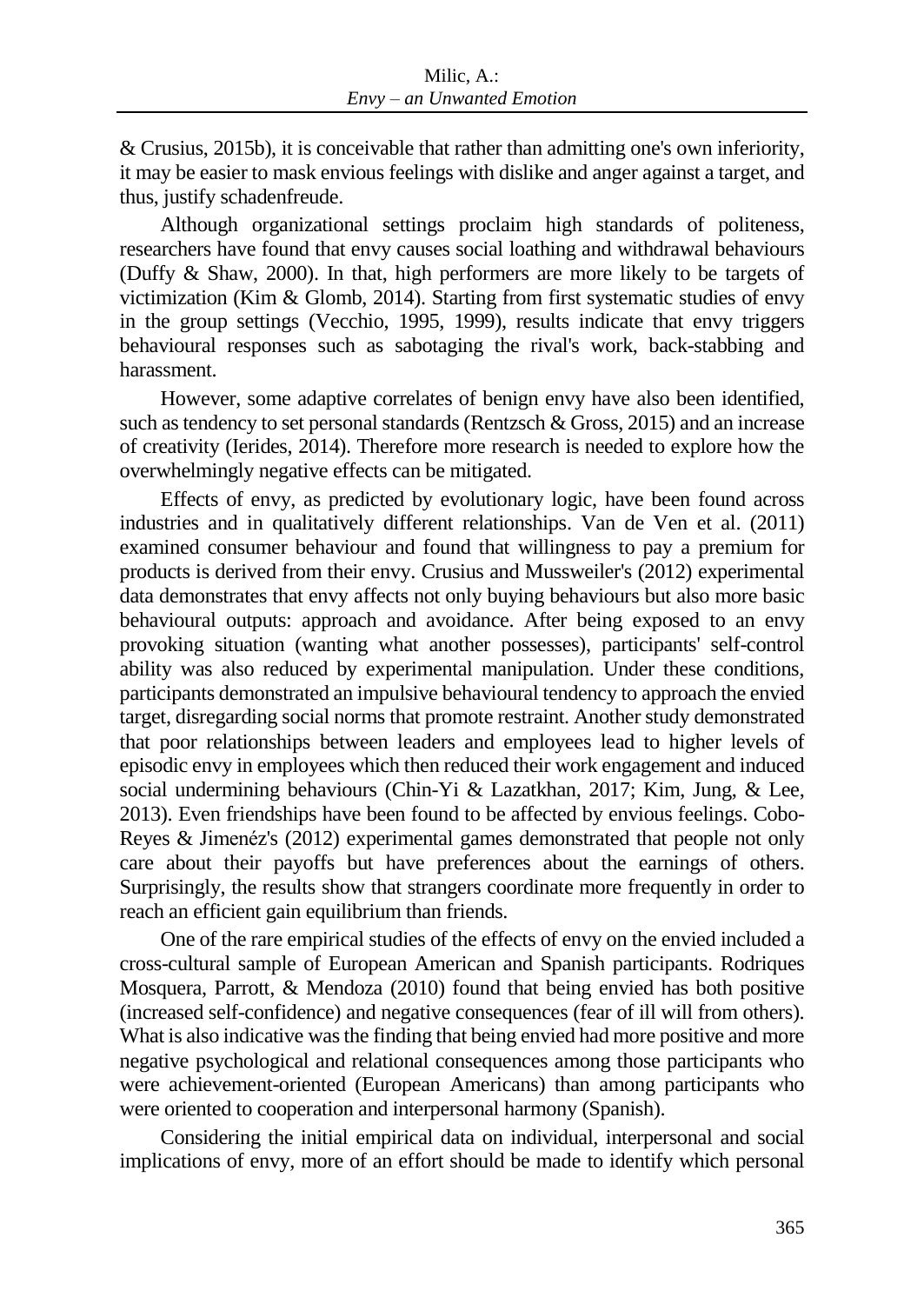and environmental constraints may affect our envious responses. When one envies their neighbour's bigger house (as expressed by Hill & Buss, 2008), why do some of us choose to work harder to get the desired advantage, some chose to move to a different neighbourhood, while some decide to devalue and even destroy the neighbour's home? The scientific community has no conclusive answers as of yet.

#### **Methodological Choices and Challenges in the Research of Envy**

A range of experimental, quasi-experimental, correlational, psychometric and neuroimaging methodological solutions are available to scientists nowadays to elicit and measure emotions (e.g. see Niedenthal & Ric, 2017). However, researchers face particular challenges with emotions that people are reluctant to admit.

When completing the self-reporting scales, participants may underreport their feelings. Smith and Kim (2007) suggest that this problem may be partially addressed by items designed to assess reactions related to envy without containing the actual word (such as: "It somehow does not seem fair, some people seem to have all the talent"). In use of psychometric instruments, they suggest, envy needs also be placed among filter items to distract participants from the actual focus. Reliable and valid instruments of dispositional envy may, indeed, be useful to shed a correlational light to a wide range of problems that are currently not seen as envy-related. One such example is eating disorders with a possible source in attraction envy as suggested by Rentzsch and Gross (2015). Clearly, more research is needed to ascertain specific contributions of psychometric instruments designed to measure a dispositional tendency of envy. They are still in the early stages of development.

Smith and Kim (2007) provided an example of why researchers studying envy cannot ignore the problems of awareness and accurate reporting and offer possible solutions. A number of studies have shown that envy creates conditions for schadenfreude. However, some follow-up studies did not support this finding because of failing to create actual envy. Instead of using target persons who are perceived as real, some researchers asked participants to imagine reactions to hypothetical situations and failed to provide reliable data. Also, researchers need to make sure which aspects of envy are being measured.

A way to bridge the difficulty with awareness and self-reporting is measuring envy in indirect ways. Although scarce, the existing empirical studies offer a range of simple, yet effective methodological and procedural solutions; the use of recalls of emotional memories, social interaction, interaction in a laboratory, emotions occurring in a real-time and quasi-experimental design. Salovey and Rodin's (1991) survey of 6482 readers of the journal "Psychology Today" demonstrated caution that needs to be taken in correlational research. First, they used a cover story to convince participants that the focus of the research is on issues unrelated to envy. Being aware that their sample may compromise the generalization of findings, they repeated the survey on a more conventionally sampled group from the local community. In order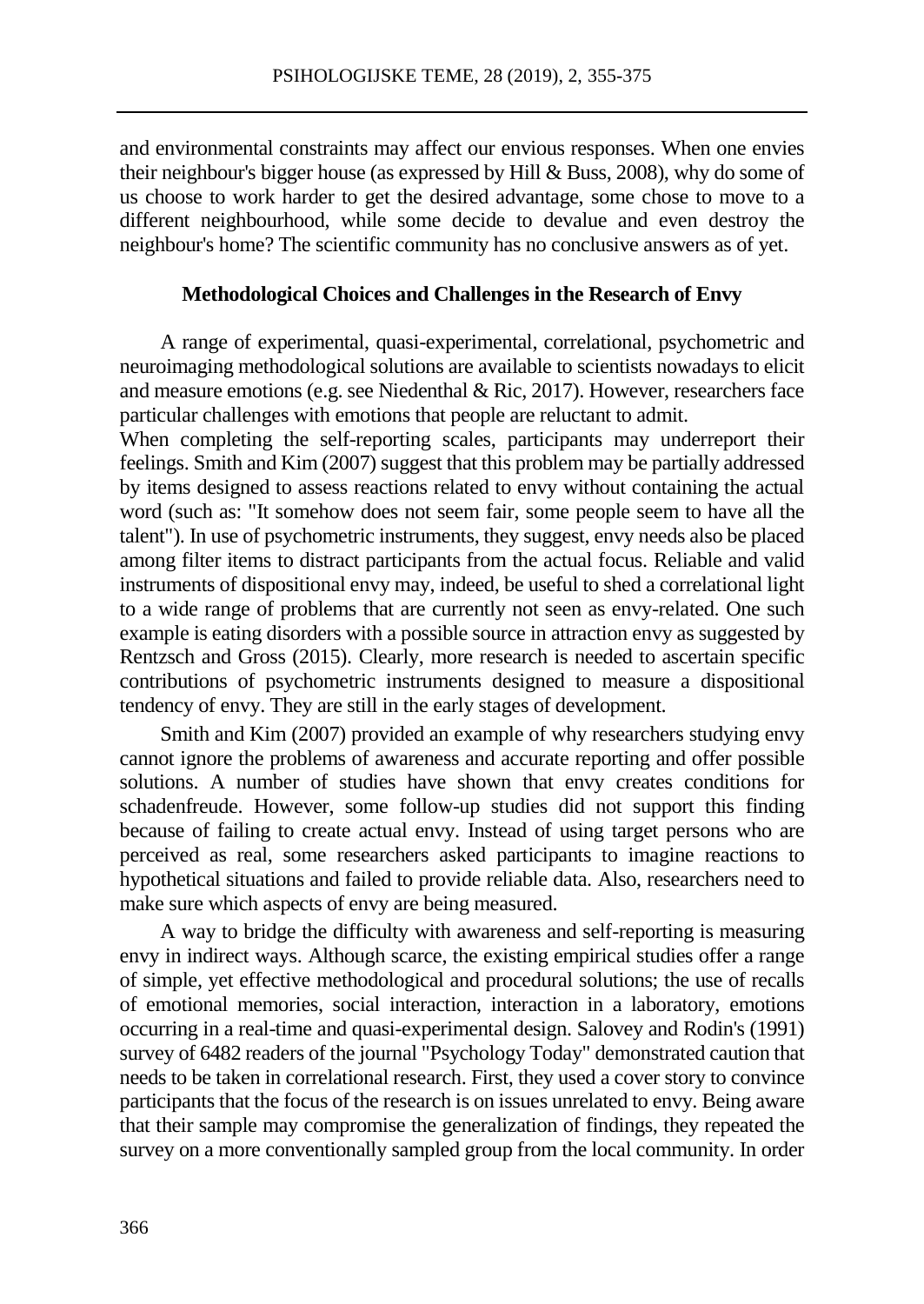to examine correlations between domain importance, self-esteem, envy and jealousy they made use of experienced situations, rather than hypothetical. Although statistical significance has been found and the reliability of measured construct was high, the unbiased data analysis led the scientists to note that factors other than those measured could also contribute to the intensity of jealousy and envy.

Fiske (2010) explored the interpersonal dynamic of social status divides caused by societal comparisons. The focus was on the dynamics of "envy up" ("I wish I had what you have", implying "And I wish you did not have it") and "scorn down" ("You are unworthy of my attention, but I know you are down there somewhere"). The researchers used a variety of methods; questionnaires, psychometrics, response time, electromyography and neuroimaging. First, an online survey has been administered to an adult sample that viewed a series of photographs from the SCM quadrants. 4 Each target was linked to positive/neutral/negative every-day events such as "An elderly woman ate a good sandwich" or "A drug addict yawned twice in a row". Participants rated each person-event pair: "If I saw this happening in real life it would make me feel" (1 = *extremely bad*, 10 = *extremely good*). The envied groups received the least positive reactions to their good events and the least negative reactions to their bad events, compared with all other groups and a pre-test baseline. Since these were hypothetical situations, the zygomaticus major (ZM/the cheek smile muscles) was measured by facial electromyography (EMG) in parallel. The ZM activated more for negative events than for positive ones only for envied out-group members. Fiske noted: "People can't help smiling a little when an investment banker steps in dog poo". Furthermore, Fiske (2010) summarised another study<sup>5</sup> that demonstrated the potential of laboratory experiments even though a real-time social exchange is excluded. In this experiment, participants were expected to work for a prize in collaboration with one peer. Pairs differed in their expert knowledge necessary to complete the tasks. They were competing with another expert that worked independently on the same task. Paired participants attended more to the person on whom their outcomes would depend (a more knowledgeable expert). At the same time, the brain's social-cognition network (mPEC) activation was monitored. It activated particularly strongly to surprising information (expectancy-inconsistent) but only for the expert on whom their outcomes depended (a person in a pair who controlled valued resources), not for the independent expert. Admitting that research needs to go beyond comparison mechanisms, Fiske concluded that upward comparison could activate social cognition adaptively. Moreover, empathy and outcome dependence appeared as mediators that can be used as possible cures of unfavourable social comparison before it turns to destructive envy.

Unlike in previous studies whereby videotaped interactions were used (e.g. see Smith et al., 1999), researchers recently started exploiting social media both as a

 $\overline{\phantom{a}}$ 

<sup>4</sup> Envy, disgust, pity, pride.

<sup>5</sup> Ames & Fiske (2010; according to Fiske, 2010).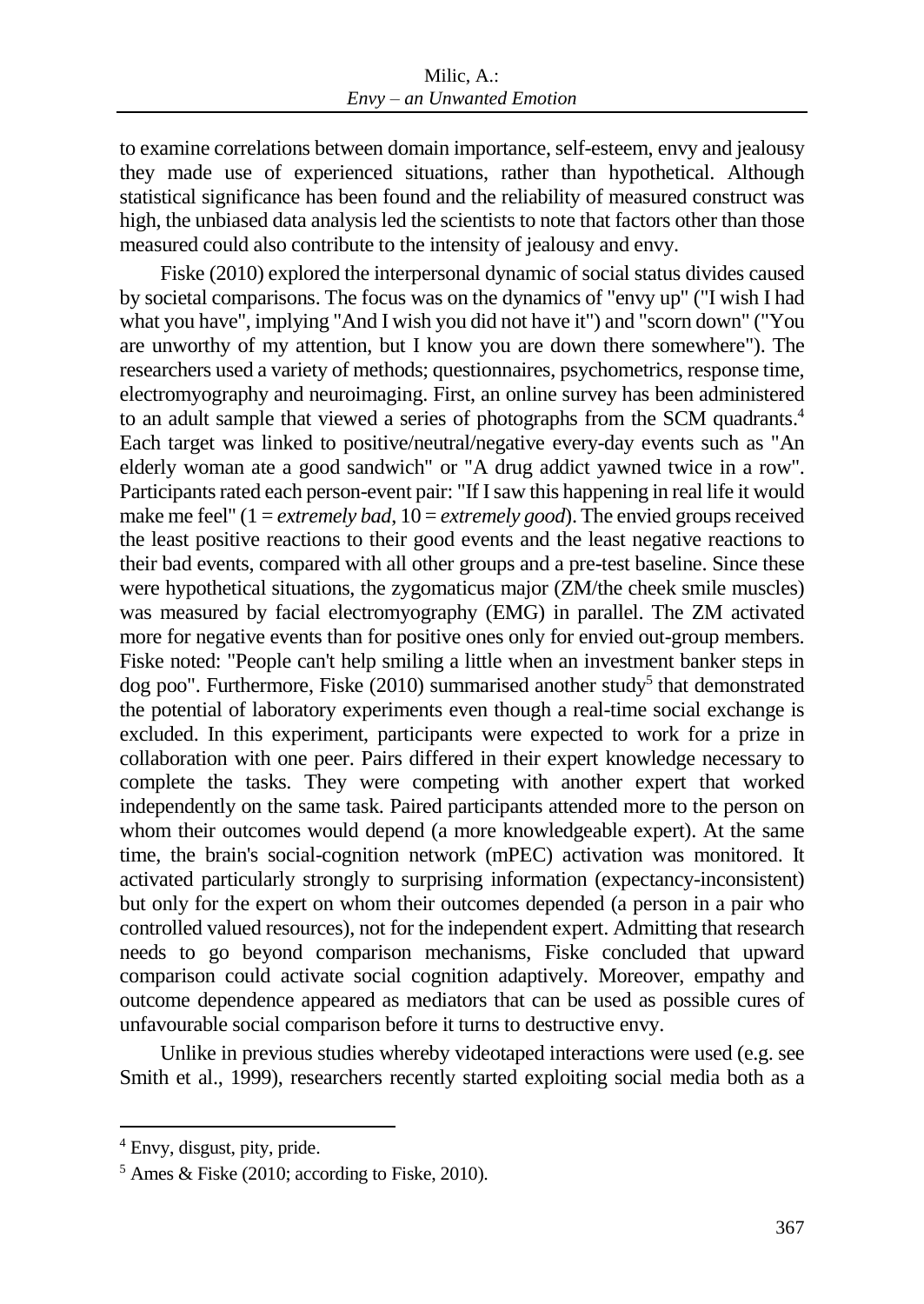methodological tool and a potential source of envy. In their quasi-experimental study that examined how depression can intensify envy, Appel et al. (2015) created fake Facebook profiles (attractive and non-attractive) and presented them to depressed and non-depressed individuals. As predicted, depressed individuals reported a higher degree of envious feelings, especially after reviewing attractive profiles. Regardless of the experimental condition, the research provided controlled comparison standards to assess virtual social behaviour. However, due to the convenient sampling measures, only 15% of participants were male and gender effects could not be investigated.

Hill et al. (2011) activated envy through a written guided imagery procedure using the Qualtrics experimental software. Participants were told they would be part of an experiment that explores how individual differences and the type of media affect emotional responses to social information. After completing distraction tasks, participants observed two target interviews with same-sex experiment assistants, one interview lacking the information that could prime envy, another inducing envy. The experimental group was asked to write about occasions that prompted envy. The results showed that participants spent more time examining fictitious interviews with targets towards which they reported feeling most envious. They were also able to better recall information from interviews with their most envied targets.

In order to examine what types of advantages are most likely to evoke envy and whether the domains will be sex-differentiated, DelPriore et al. (2012) created an online autobiographical narrative study involving 418 participants and found that frequency with which each sex cited specific domains of competitive advantage differed in ways consistent with an evolutionary account of envy. Women cited their rivals' attractiveness as a source of envy more frequently than men did, while men cited their rivals' greater access to financial resources and athletic ability more than women. The study was designed to serve as an exploratory analysis and it provided additional data on predicted sex differences in envy (chastity, status and prestige, athletic talent). However it was conducted on college-aged participants.

In addition to the use of recollections of actual experiences and emotional narrative methodology, scientists turned to behavioural observations. In their field study of bank employees, Schaubroeck and Lam (2004) observed invidious reactions of workers (whose promotions were rejected) towards promotees. As well as a survey that was administered to all tellers in 43 work units with granted anonymity, the bank provided contextual information to researchers (previous performance data and performance sheets after a few months had passed from an unfavourable promotion). The study revealed that levels of envy differed among rejectees depending on their promotion expectation and initial perception of being similar to the person who was promoted. Moreover, five months after the event, the envious promotion rejectees improved their performance more than their less envious counterparts. Researchers speculated that this could be a result of stronger motivation derived from their envious state. Given that the research sample consisted predominantly of women of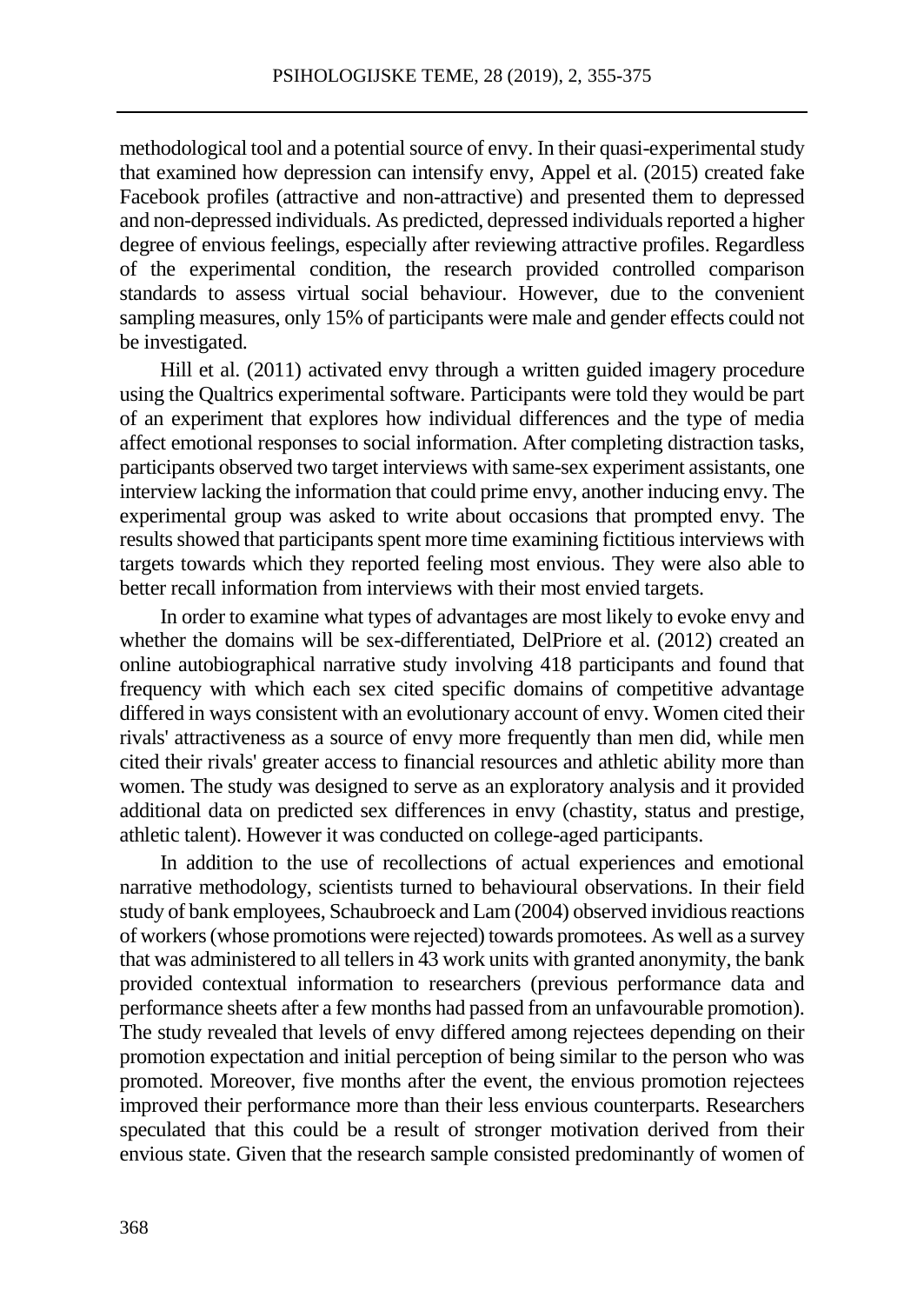Chinese ethnic origin, these relationships would need to be tested in diverse settings and to account for gender/cultural differences in order to confirm their external validity. Also, it is not certain that performance reports reflected the objective improvement at work.

Following the proposition that group settings in general can produce envious hostility (e.g. Smith & Kim, 2007), Duffy and Shaw (2000) researched small work groups and provided initial longitudinal results that indicate that absenteeism is indirectly related to self-reported envy and that envy will be positively related to the increase in social loathing and a decrease in group cohesion. Another study (Duffy et al., 2012) collected data from employees at a university hospital on two occasions, eight months apart whereby the chosen scales were utilised to reveal a relationship between envy, social identification, moral disengagement and social undermining. Control variables included age, gender and tenure. Researchers performed thorough response bias checks, measurements assessment and ensured a good model fit. However, it is important to note that the average age of the hospital employees was 37 and the sample was 77% female.

It is safe to conclude that, while studies in different environments are emerging (e.g. Heikkinen et al., 2003), more studies of real group and organizational environments are necessary to ensure a broader sample size.

Cobo-Reyes and Jimenéz (2012) demonstrated that envy can be efficiently studied by elicitation of latent social networking in an experimental setting. Focusing initially on the phenomenon of social distancing, they found that pairs of strangers, playing a competitive coordination game, reach a more efficient outcome than pairs of friends. Another experimental study (Wobker & Kenning, 2013) expanded the organizational context to economic decision-making by using the gaming procedure with real money and possible gain. In the first phase, participants played a winnertake-all game to set up unequal gain. The observation phase followed, in which the actual behaviour of participants was scrutinised while they were given an option to reduce the balance of other players. Anonymity of decisions, neutral wording of instructions and distractor tasks ensured that the experiment was framed not to draw attention to the real focus of the study. The results demonstrated that envy predictably affected decisions to reduce the balance of other players. Yet, 2/3 of players did not, in fact, do so, although showing high scores on the measured drivers of destructive envy behaviour. Further studies would, therefore, need to focus on what affects this choice to regulate and translate the experienced envy into actual behaviour? For the sake of methodological decontamination, complete contextual information would need to be captured in possible replicas of this research. As admitted by researchers, in this instance, participants' awareness whether they would or would not need to cooperate with another player in future was not accounted for.

The few examples above are meant to illustrate that, despite currently limited and unsteady empirical results, the pathways for suitable methodological solutions have been set out. Both experimental and actual interactions would benefit from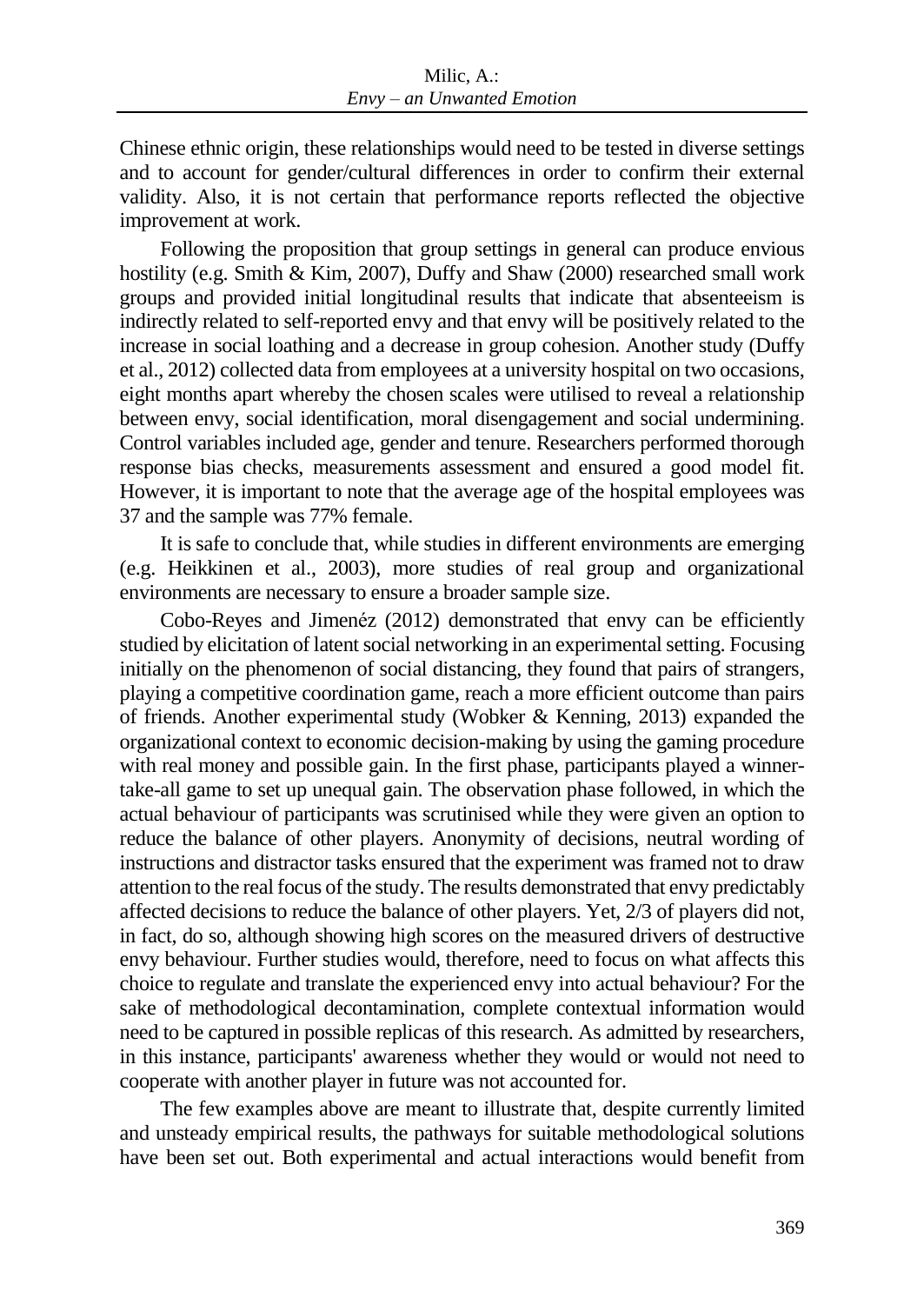involving larger sample sizes, opposite-sex targets, different environments and age groups, reliable measures and procedures that would minimize confounding results. Self-reports are particularly problematic in the study of envy. Hypothetical situations may not provoke genuine reactions, while quasi-experimental settings are hard to control. Finally, because of its capacity to disguise into a range of other emotions, a more holistic approach would need to be taken in future studies. A way to do this is to triangulate psychometric findings, surveys and behavioural observations. Moreover, neuropsychological research (that enables monitoring brain/bodily reactions to emotions and behavioural choices that follow specific emotions) has already shown its potential (e.g., Xiang et al., 2017).

#### **Conclusion**

Thus far, envy has been a topic of curious fascination for philosophers, historians and artists. While significant theoretical considerations exist, science has not yet offered substantial empirical data that would allow understanding all of the facets of this highly volatile and disturbing emotion. However, a promising framework to study "second class" emotions, including envy, has been offered (e.g. see Al-Shawaf et al., 2016). Initial empirical results speak in favour of the modern evolutionary perspective that generates novel hypotheses considering the diversity of adaptive problems emotions are designed to solve. According to this framework, emotions are seen as superordinate programs that coordinate a range of cognitive, perceptual and communication tasks enabling optimal responses to the demands of our environments and situations. No matter how painful it feels and how maladaptive it seems, envy is then yet another basic key on the main coordination switchboard that activates important programs and without which we may end up clueless, disoriented and demotivated. Yet, it is considered a social taboo for a reason.

Since envy arises from social comparison, it seems more important than ever to address this insufficiently researched emotion. Today's modern society, of "winners and losers" and imposed definitions of "success" blasting through the social media, may provoke evolutionary pangs of unknown magnitude. It may make us believe we all struggle for the same scarce resources. It may make us think that the definition of personal success is the same for all. It is possible that such a global and highly competitive environment fosters envy, but leaves us "dry" of its adaptive function. The signal that envy is sending us is not deciphered in a functional manner, partly because we tend to ignore it. The more we envy, the more we deny it. Neglected as such, envy turns into an exaggerated behavioural response or transforms into coverup emotions.

This review attempted to demonstrate that the evolutionary psychology perspective does justice to the emotion of envy. Without it, envy wouldn't make sense. How important it would be to understand the psychological mechanisms of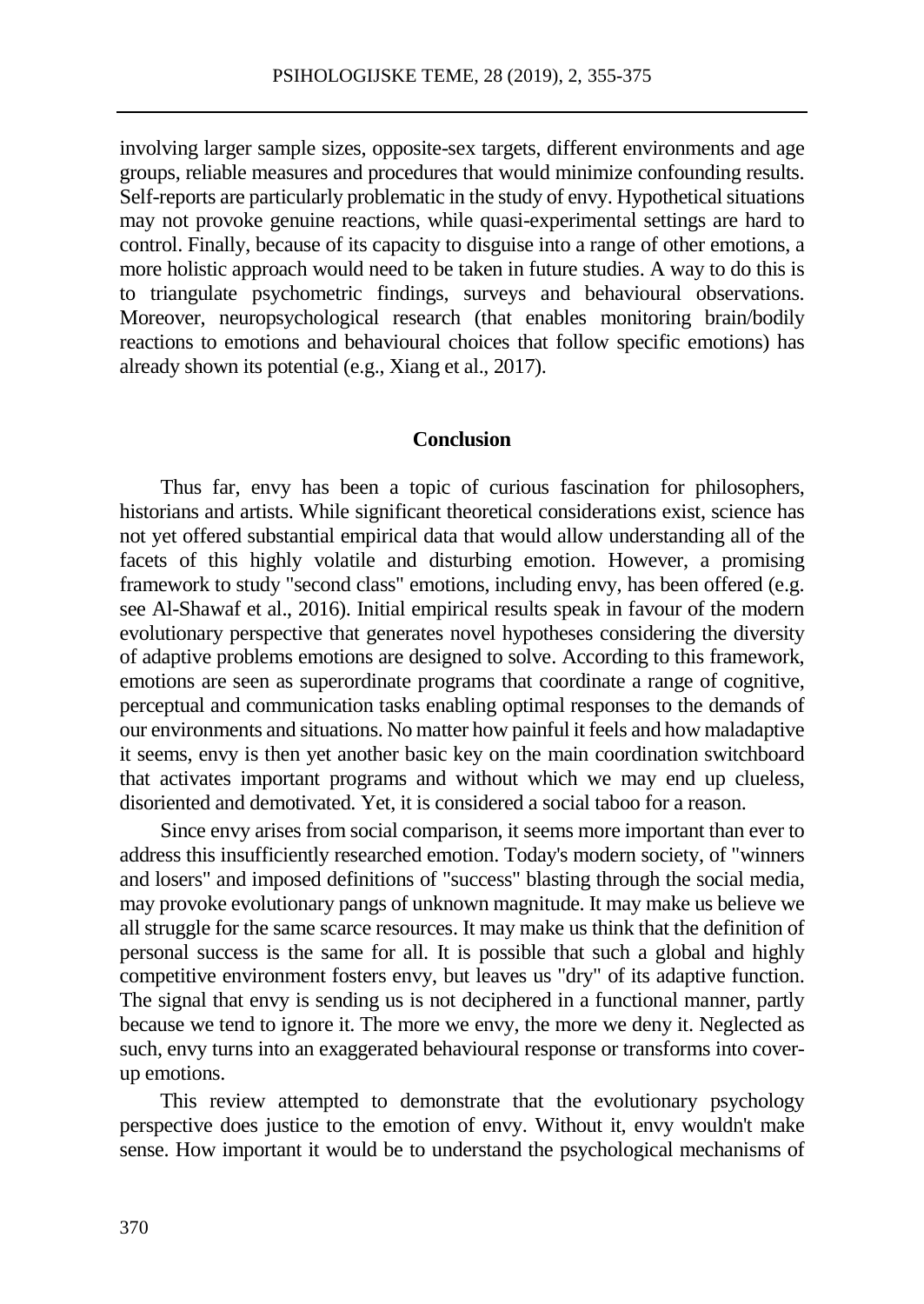envy is perhaps best expressed by Hill and Buss (2008, p. 68): "Rather than coping with envy, the individual is solving the problem that envy has alerted them to fix. Just as the best course of action to remedy a toothache is to remove the decay (rather than developing coping techniques to deal with the pain), the best way to fix envy is to solve the adaptive problem that it is signalling needs to be solved." Systematic empirical research of this emotion is necessary, as much as we are reluctant to deal with it and as much as we cannot avoid experiencing it at times.

#### **References**

- Al-Shawaf, L., Conroy-Beam, D., Asao, K., & Buss, D. M. (2016). Human emotions: An evolutionary psychological perspective. *Emotion Review, 8*(2), 173-186*.*
- Appel, H., Crusius, J., & Gerlach, A. L. (2015). Social comparison, envy and depression of Facebook: A study looking at the effects of high comparison standards on depressed individuals*. Journal of Social and Clinical Psychology, 34*(4)*,* 277-289*.*
- Buss, D. M. (1989a). Sex differences in human mate preferences: Evolutionary hypotheses testing in 37 cultures. *Behavioral and Brain Sciences, 12,* 1-49.
- Buss, D. M. (1989b). Conflict between the sexes: Strategic interference and the evocation of anger and upset. *Journal of Personality and Social Psychology, 56,* 735-747.
- Buss, D. M. (2005). *The handbook of evolutionary psychology.* New Jersey: John Wiley & Sons*.*
- Buss, D. M. (2009). How can evolutionary psychology successfully explain personality and individual differences?. *Perspectives on Psychological Science, 4*(4), 359-366.
- Buss, D. M. (2013). Sexual jealousy*. Psychological Topics, 22*(2), 155-182.
- Buss, D. M., & Shackelford, T. K. (1997). Human aggression in evolutionary psychological perspective. *Clinical Psychology Review, 17*(6), 605-619.
- Campbell, A. (2011). Sex differences in impulsivity: A meta-analysis. *Psychological Bulletin, 137*, 97-130.
- Chin-Yi, S., & Lazatkhan, J. (2017). Effect of leader-member exchange on employee envy and work behaviour moderated by self-esteem and neuroticism. *Journal of Work and Organizational Psychology, 33*, 69-81.
- Cobo-Reyes, R., & Jimenéz, N. (2012). The dark side of friendship: Envy. *Experimental Economics, 15*(4), 547-570*.* doi:10.1007/s10683-012-9313-0
- Confer, J. C., Easton, J. A., Fleischman, D. S., Goetz, C. D., Lewis, D. M. G., Perilloux, C., & Buss, D. M. (2010). Evolutionary psychology: Controversies, questions, prospects, limitations*. American Psychologists, 65*(2), 110-126.
- Cosmides, L., & Tooby, J. (2000). Evolutionary psychology and the emotions. In M. Lewis, & J. M, Haviland-Jones (Eds.), *Handbook of emotions* (pp. 91-115). New York: Guilford.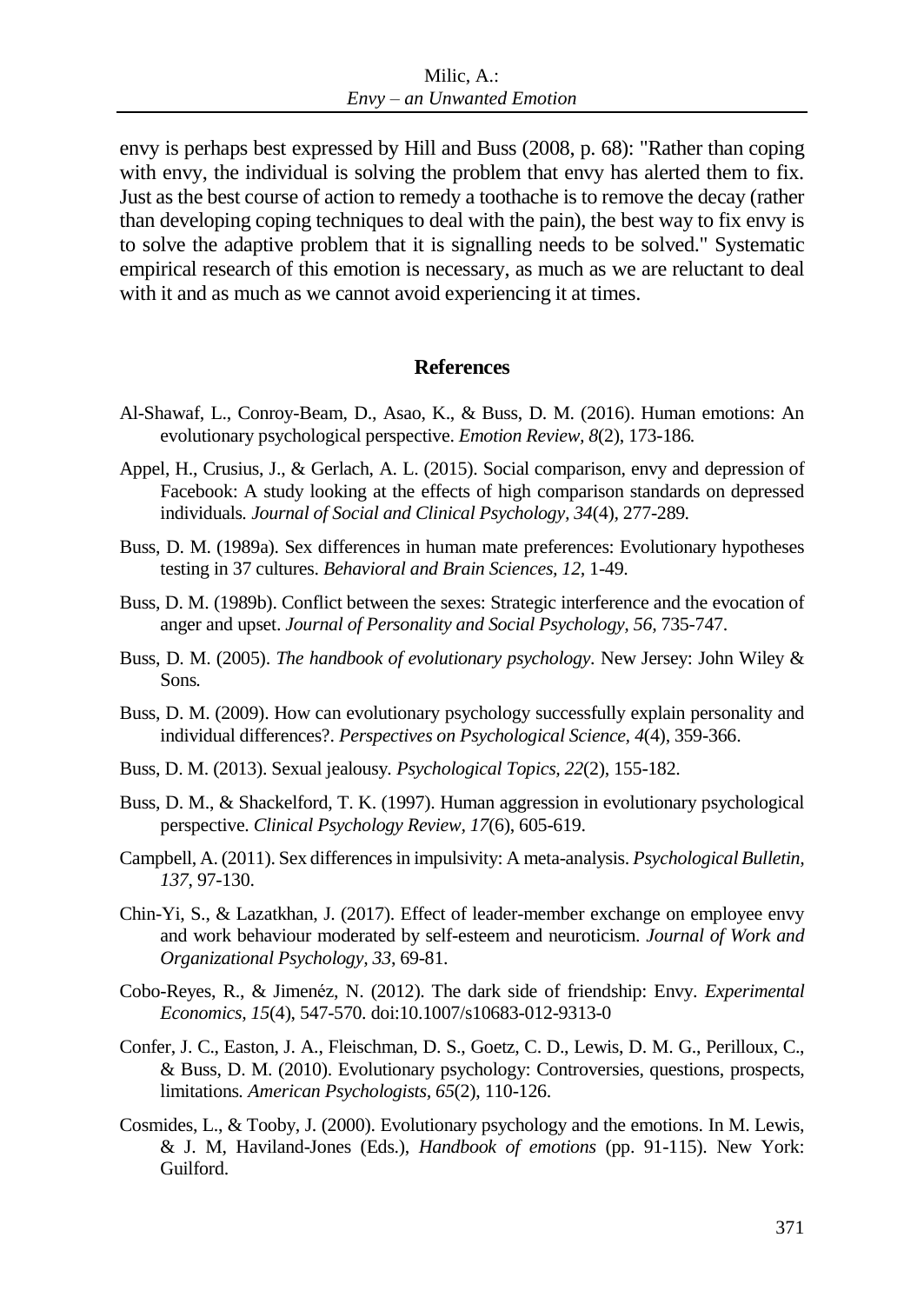- Crusius, J., & Musswelier, T. (2012). When people want what other have: The impulsive side of envious desire. *Emotion, American Psychologists Assotiation, 12*(1), 142-153.
- DelPriore, D. J., Hill, S. E., & Buss, M. D. (2012). Envy: Functional specificity and sexdifferentiated design features. *Personality and Individual Differences, 53*, 317-322.
- Duffy, M. K., & Shaw, J. D. (2000). The Salieri Syndrome: Consequences of envy in groups. *Small Groups Research, 31*(3), 3-23.
- Duffy, M. K., Scott, M. K., Shaw, J. D., Tepper, B. J., & Aquino, K. (2012). A social context model of envy and social undermining. *Academy od Management Journal, 55*(3), 643- 666.
- Ekman, P. (1992). An argument for basic emotions. *Journal of Cognition and Emotion, 6*(3- 4), 169-200.
- Epstein, J. (2003). *Envy, the seven deadly sins*. New York: Oxford University Press Inc.
- Falcon, R. G. (2015). Is envy categorical or dimensional? An empirical investigation using taxometric analysis. *Emotion, American Psychologists Association, 15*(6), 694-698.
- Fiske, S. T. (2010). Envy up, scorn down: How comparison divides us. *Journal of Personality and Social Psychology, 58*, 832-843.
- Gershman, B. (2014). The two sides of envy. *Journal of Economic Growth, 19*(4)*,* 407-438. doi:10.1007/s10887-01409106-8
- Hareli, S., & Weiner, B. (2002). Dislike and envy as antecedents of pleasure at another's misfortune. *Motivation and Emotion, 26*(4), 257-277.
- Heikkinen, E., Latvala E., & Isola, A. (2003). Envy in a nurse education community. *Journal of Nursing Students, 40*(3), 259-268.
- Hill, S., & Buss, D. M. (2006). Envy and positional bias in the evolutionary psychology of management. *Managerial and Decision Economics, 27*(2/3), 131-143.
- Hill, S. E., & Buss, D. M. (2008). The evolutionary psychology of envy. In R. H. Smith (Ed.), *Series in affective science. Envy: Theory and research* (pp. 60-71). New York: Oxford University Press.
- Hill, S. E., DelPriore, D. J., & Vaughan, P. W. (2011). The cognitive consequences of envy: Attention, memory and self-regulatory depletion. *Journal of Personality and Social Psychology, 101*(4), 653-666.
- Ierides, E. A. (2014). *Benign envy and creativity in the workplace.* (Unpublished dissertation). Faculty of Chicago School of Professional Psychology, ProQuest.
- Inoue, Y., Hoogland, C. E, Takehashi, H., & Murata, K. (2015). Effects of resource divisibility and expectations of sharing on envy. *Motivation and Emotion, 39*(6), 961- 972. doi:10.1007/s11031-015-9498-6
- Johar, O. (2011). *What makes envy hostile: Perceived injustice or a frustrated search for an explanation? (*A thesis submitted in partial fulfilment of the requirements for the degree of Master of Science). Iowa State University*.*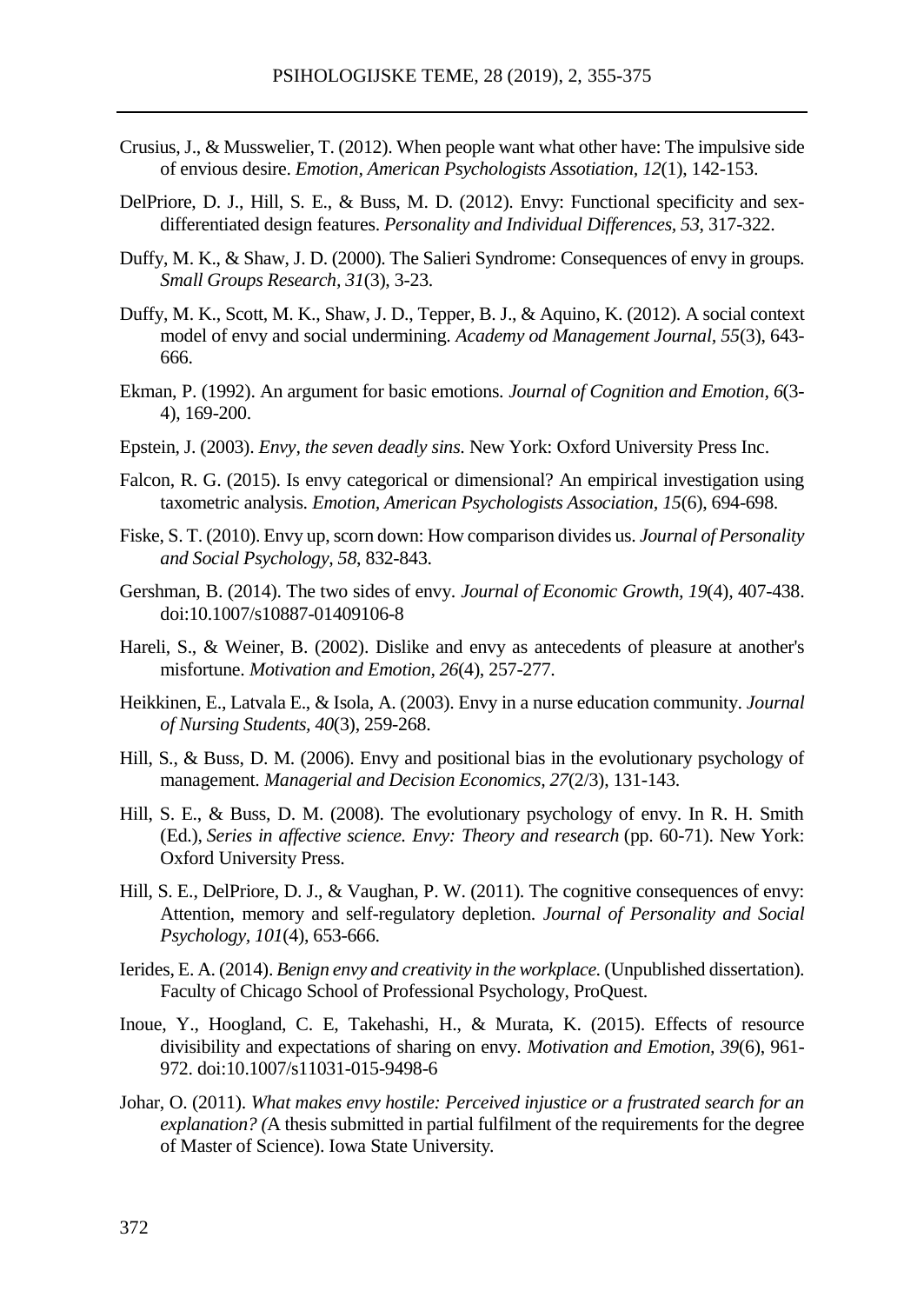- Kardum, I., & Hudek-Knezevic, J. (2002). Relationships between five-factor personality traits and specific health-related personality dimensions. *International Journal of Clinical and Health Psychology, 12*(13), 373-387*.*
- Kim, E., & Glomb, M. T. (2014). Victimization of high performers: The roles of envy and work group identification. *Journal of Applied Psychology, 99*(4)*,* 619-634*.*
- Kim, S. Y., Jung, D., & Lee, J. S. (2013). Service employees deviant behaviors and leadermember exchange in context of dispositional envy and dispositional jealousy. *Service Business, 7*(4), 583-602. doi:10.1007/s11628-012-0174-6
- Krizan, Z., & Johar, O. (2012). Envy divides the 2 faces of narcissism. *Journal of Personality, 80*(5), 1415-1451*.* doi:10.1111/j.1494.2012.00967
- Lange, J., Blatz, L., & Crusius, J. (2017). Dispositional envy: A conceptual review. In V. Zeigler-Hill & T. K. Shackelford (Eds.), *SAGE Handbook of personality and individual differences* (pp. 424-440). Thousand Oaks, CA: SAGE.
- Lange, J., & Crusius, J. (2015a). Dispositional envy revisited: Unravelling the motivational dynamics of benign and malicious envy. *Personality and Social Psychology Bulletin, 41,* 284-297.
- Lange, J., & Crusius, J. (2015b). The tango of two deadly sins: The social-functional relation of envy and pride. *Journal of Personality and Social Psychology, 109*(3), 453-472.
- Larsen, R. J., & Buss, D. M. (2010). *Personality psychology*. New York: McGraw Hill.
- Lazarus, R. S. (1991). *Emotion and adaptation*. NY: Oxford University Press.
- Lindquist, K. A. (2013). Emotions emerge from more basic psychological ingredients: A modern psychological constructionist model. *Emotion Review, 5*(4), 356-368. doi:10.1177/ 17540739134489750
- McCullough, M. E., Emmons, R. A., & Tsang, J. A. (2002). The grateful disposition A conceptual and empirical topography. *Journal of Personality and Social Psychology, 82,* 112-127*.*
- Milfont, T. L., & Gouveia, V. V. (2009). A capital sin: Dispositional envy and its relations to wellbeing. *Interamerican Journal of Psychology, 43,* 547-551.
- Mola, D. J., Saavedra, B. A, & Reyna, C. (2014). Evidence of reliability and validity of dispositional envy scale in Argentinian samples. *International Journal of Psychological Research, 7*(1), 73-80.
- Niedenthal, P. M., & Ric, F. (2017). *Psychology of emotion*. New York: Rutledge.
- Parrott, W. G., & Smith, R. H. (1993). Distinguishing the experiences of envy and jealousy. *Journal of Personality and Social Psychology, 64,* 906-920.
- Ramachandran, V. S., & Jalal, B. (2017). The evolutionary psychology of envy and jealousy. *Frontiers in Psychology, 8.* doi:10.3389/fpyg/2017.01619
- Rentzsch, K., & Gross, J. J. (2015). Who turns green with envy? Conceptual and empirical perspectives on dispositional envy. *European Journal of Personality, 29,* 530-547*.* doi:10.1002/per.2012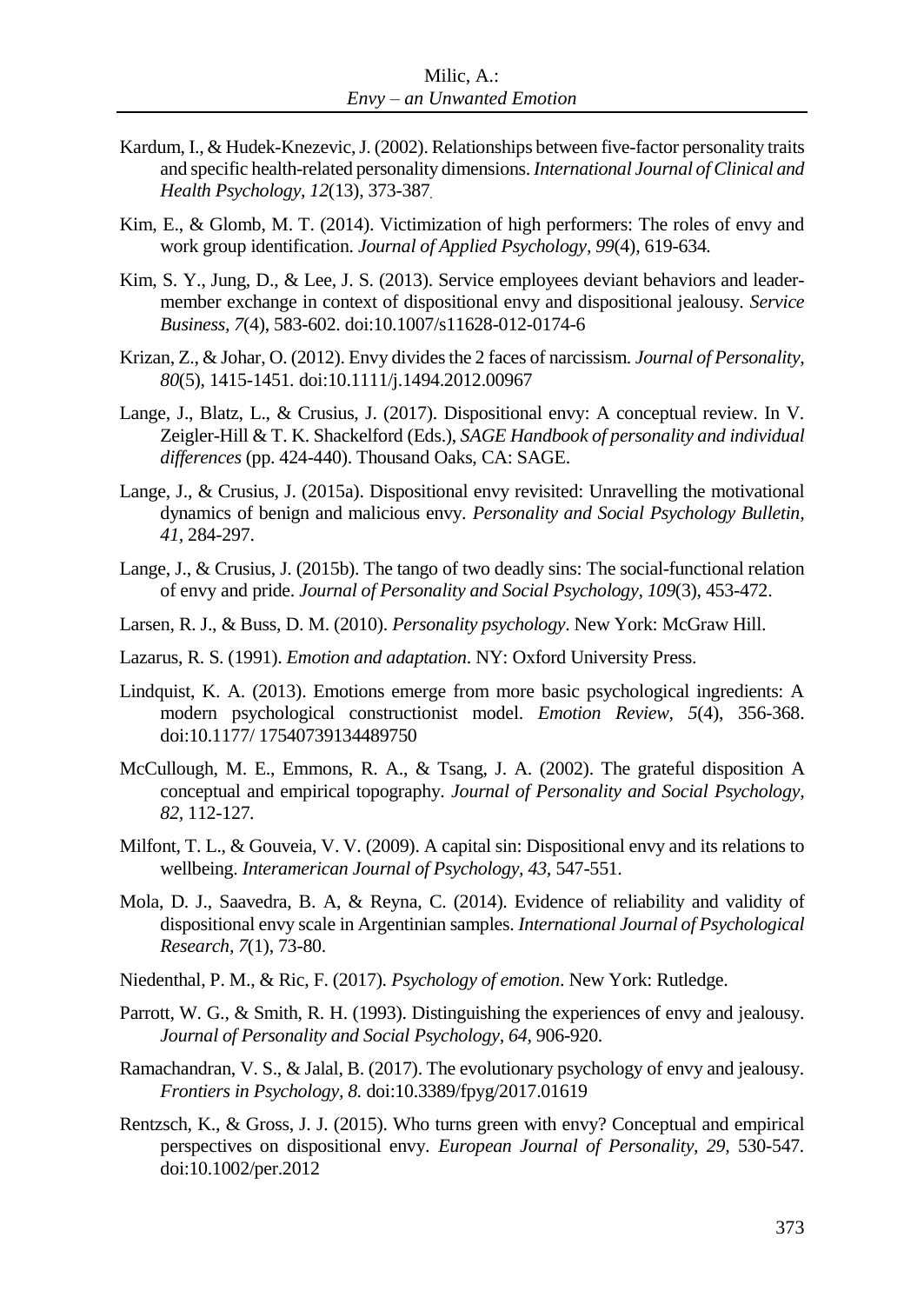- Rodriguez Mosquera, P. M., Parrott, W. G., & de Mendoza, A. H. (2010). I fear your envy, I rejoice in your coveting: On the Ambivalent Experience of Being Envied by Others. *Journal of Personality and Social Psychology, 99,* 842-854.
- Rütter, K., & Mussweiler, T. (2005). Bonds of friendship: Comparative self-evaluations evoke the use of routine standards. *Social Cognition, 23,* 137-160.
- Salovey, P., & Rodin, J. (1991). Provoking jealousy and envy: Domain relevance and selfesteem threat. *Journal of Social and Clinical Psychology, 10,* 395-413.
- Schaubroeck, J., & Lam, S. S. K. (2004). Comparing lots before and after: Promotion rejectees invidious reactions to promotes. *Organizational Behaviour and Human Decision Processes, 94,* 33-47.
- Schoeck, H. (1969). *Envy, A theory of social behaviour*. New York: Liberty Fund Inc.
- Seuntjes, T., van de Ven, N., Zeelenberg, M., & Breugelmans, S. M. (2015). Dispositional greed. *Journal of Personality and Social Psychology, 108,* 917-933.
- Smith, R. H. (2004). Envy and its transmutations. In L. Z. Tiedens & C. W. Leach (Eds.), *The social life of emotions* (pp. 43-63). Cambridge, UK: Cambridge University Press.
- Smith, R. H., & Kim, S. H. (2007). Comprehending envy. *Psychological Bulletin, 133,* 46- 64.
- Smith, R. H., Parrott, W. G., Diener, E. F., Hoyle, R. H., & Kim, S. H. (1999). Dispositional envy*. Personality and Social Psychology Bulletin, 25,* 1007-1020*.*
- Takahashi, H., Kato, M., Matsuura, M., Mobbs, D., Suhara, T., & Okubo, Y. (2009). When your gain is my pain and your pain is my gain: Neural correlates of envy and schadenfreude. *Science, 323,* 937-939*.*
- Testa, M., & Major, B. (1990). The impact of social comparison after failure: The moderating effect of perceived contro*l. Basic and Applied Social Psychology, 11,* 205-218*.*
- Van de Ven, N., Zeelenberg, M., & Pieters, R. (2009). Leveling up and down: The experiences of benign and malicious envy. *Emotion, 9,* 419-429.
- Van de Ven, N., Zeelenberg, M., & Pieters, R. (2011). The envy premium in product evaluation. *Journal of Consumer Research, 37*(6), 984-998.
- Van de Ven, N., Zeelenberg, M., & Pieters, R. (2012). Appraisal patterns of envy and related emotions. *Motivation and Emotion, 36*(2), 195-204.
- Van Dijk, W. W., Ouwerkerk, J. W., Goslinga, S., Nieweg, M., & Galluci, M. (2006), When people fall from grace: Reconsidering the role of envy in schadenfreude. *Emotion, 6,*  156-160.
- Van Dijk, W. W., Ouwerkerk, Y. W., Wesseling, Y. M., & van Koningsbruggen, G. M. (2011). Towards understanding pleasure at the misfortune of others: The impact of selfevaluation threat on schadenfreude. *Cognition & Emotion, 25*(2), 360-368.
- Vidaillet, B. (2008). *Workplace envy.* London: Palgrave MacMillan.